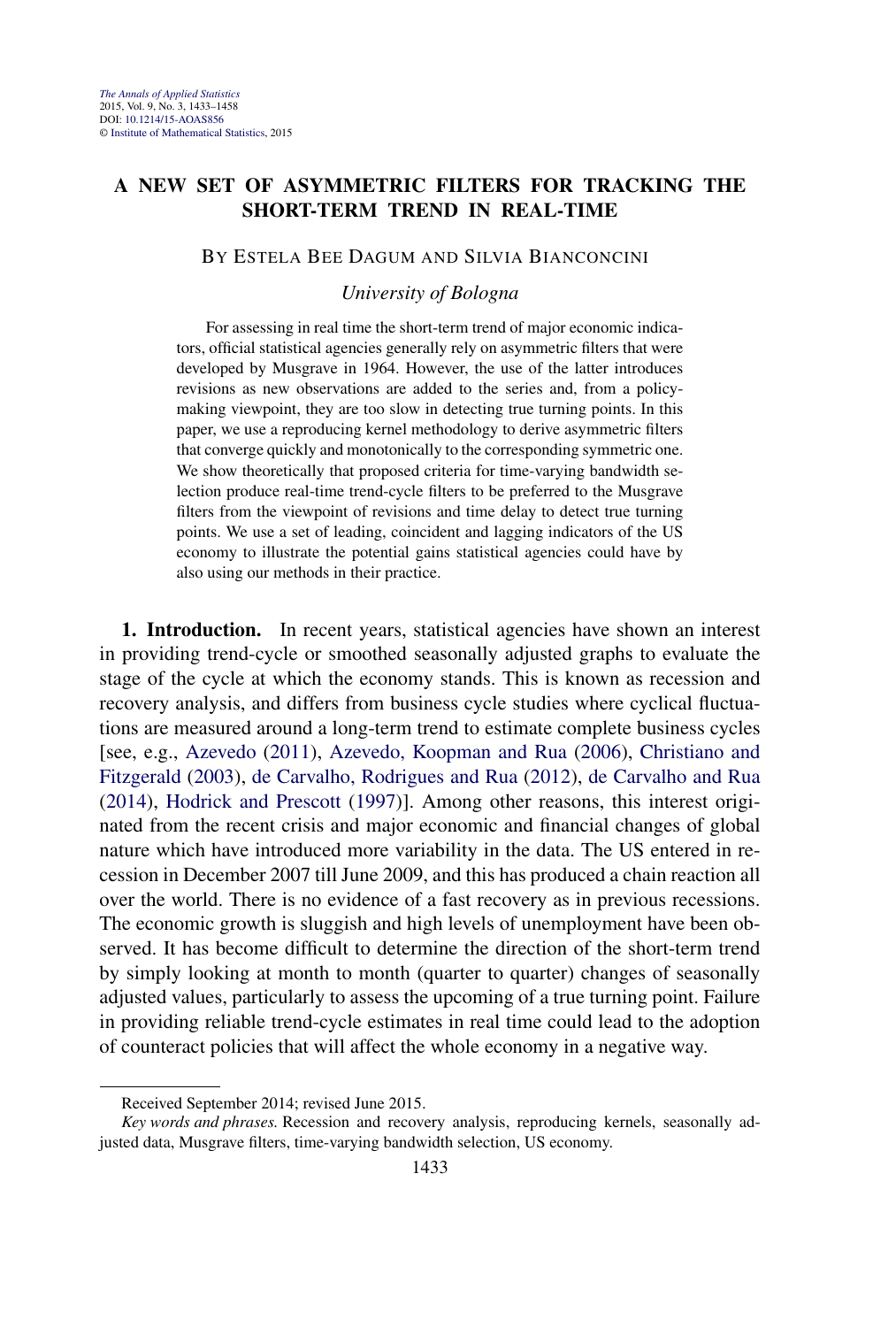The linear filter developed by [Henderson](#page-24-0) [\(1916\)](#page-24-0) is one of the most frequently applied to estimate the trend-cycle component of seasonally adjusted economic indicators. It is available in nonparametric seasonal adjustment software, such as the US Bureau of the Census X11 method [\[Shiskin, Young and Musgrave](#page-25-0) [\(1967\)](#page-25-0)] and its variants, X11/X12ARIMA and X13. The Henderson smoother has the property that fitted to exact cubic functions will reproduce their values, and fitted to stochastic cubic polynomials it will give smoother results than those estimated by ordinary least squares. The properties and limitations of the Henderson filters have been extensively discussed by many authors, among them, [Cholette](#page-23-0) [\(1981\)](#page-23-0), [Kenny and Durbin](#page-24-0) [\(1982\)](#page-24-0), [Dagum and Laniel](#page-24-0) [\(1987\)](#page-24-0), [Dagum](#page-24-0) [\(1996\)](#page-24-0), [Gray and](#page-24-0) [Thomson](#page-24-0) [\(1996\)](#page-24-0), [Loader](#page-24-0) [\(1999\)](#page-24-0), [Ladiray and Quenneville](#page-24-0) [\(2001\)](#page-24-0), [Findley and](#page-24-0) [Martin](#page-24-0) [\(2006\)](#page-24-0), [Dagum and Luati](#page-24-0) [\(2009a,](#page-24-0) [2012\)](#page-24-0). [Dagum and Bianconcini](#page-24-0) [\(2008\)](#page-24-0) represented the Henderson filter using Reproducing Kernel Hilbert Space (RKHS) methodology [we refer the reader to [Berlinet and Thomas-Agnan](#page-23-0) [\(2004\)](#page-23-0) for a detail description of RKHS]. Their approach is based on a theoretical result due to [Berlinet](#page-23-0) [\(1993\)](#page-23-0), according to which a kernel estimator of order *p* can always be decomposed into the product of a reproducing kernel *Rp*−1, belonging to the space of polynomials of degree at most  $p - 1$ , and a probability density function  $f_0$  with finite moments up to order 2*p*. The authors found that a kernel function obtained as the product of the biweight density function and the sum of its orthonormal polynomials is particularly suitable when the length of the filter is rather short, say, between 5 to 23 terms, which are those often applied by statistical agencies.

At the beginning and end of the sample period, the Henderson filter of length, say,  $2m + 1$ , cannot be applied to the *m* data points, hence, only asymmetric filters can be used. The estimates of the real time trend are then subject to revisions due to the innovations brought by the new data entering in the estimation and to the fact that the asymmetric filters are time varying in the sense of being different for each of the *m* data points.

In this paper, we propose a new set of asymmetric weights to replace the Musgrave ones officially adopted by statistical agencies to detect the direction of the short-term trend in real time. From an applied viewpoint, we are motivated by the need of obtaining reliable short-term estimates in real time, which can be more useful from a policy-making viewpoint. We apply the new filters to leading, coincident and lagging indicators of the US economy, which is known to be a key player from an international macroeconomic perspective. We will concentrate on the reduction of revisions only due to filter changes, and ignore those introduced by new innovations entered with new data. In other words, the filter revisions depend on how close the asymmetric filters are with respect to the symmetric one [\[Dagum](#page-24-0) [\(1996\)](#page-24-0), [Dagum and Laniel](#page-24-0) [\(1987\)](#page-24-0)]. Besides the filter revisions, we shall deal with the time delay to identify the upcoming of a true turning point. Another important property analyzed for the new set of asymmetric filters is the time path followed by the last trend-cycle point as new observations are added to the series. This is obtained by calculating the number of months (quarters) it takes for the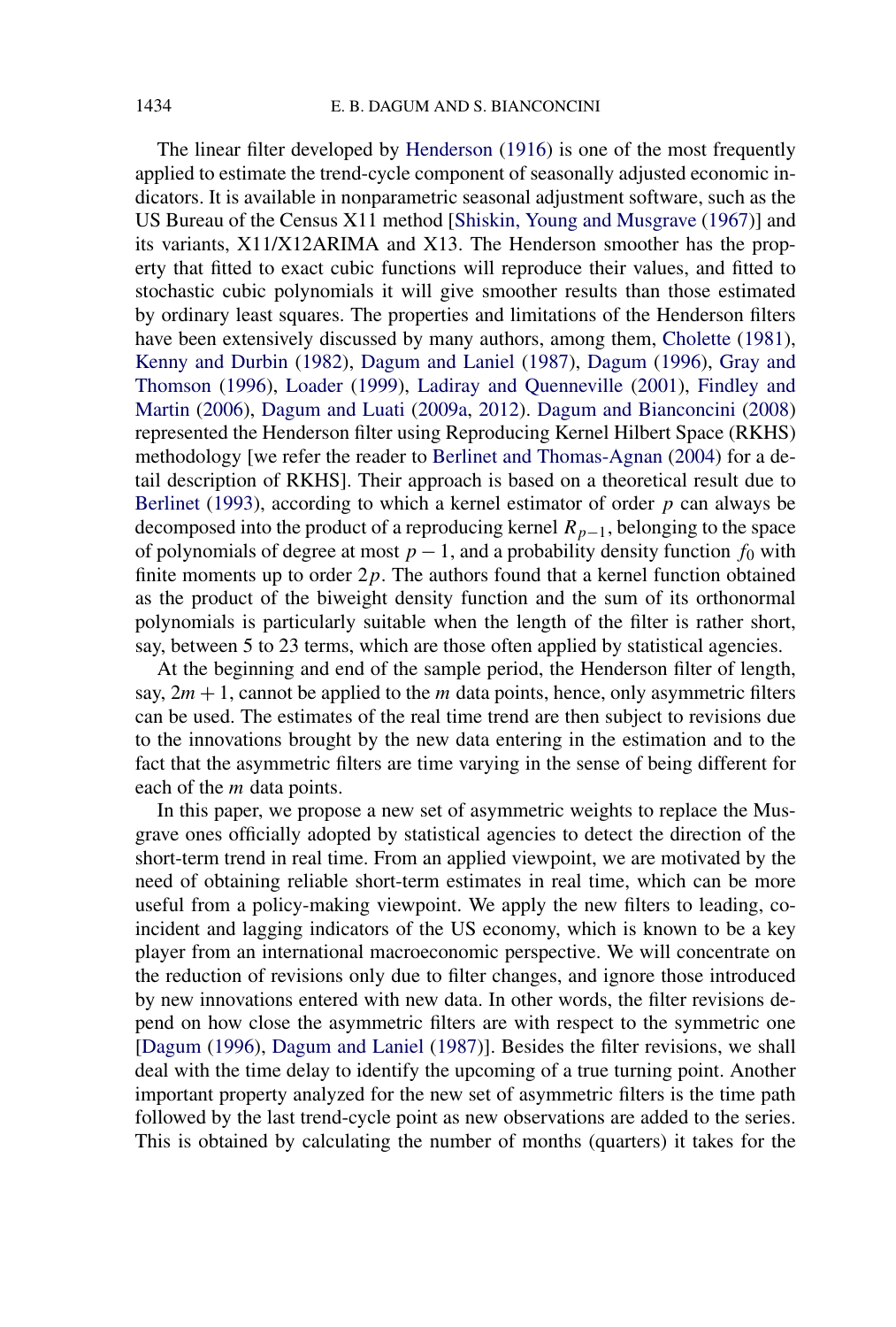last trend-cycle estimate to identify a true turning point in the same position of the final trend-cycle data. An optimal asymmetric filter should have a time path that converges fast and monotonically to the final estimate as new observations are added to the series.

Several authors have studied the properties and limitations of the Musgrave filters [\[Doherty](#page-24-0) [\(2001\)](#page-24-0), [Gray and Thomson](#page-24-0) [\(2002\)](#page-24-0), [Laniel](#page-24-0) [\(1985\)](#page-24-0), [Quenneville,](#page-25-0) [Ladiray and Lefrancois](#page-25-0) [\(2003\)](#page-25-0), [Dagum and Luati](#page-24-0) [\(2009b,](#page-24-0) [2012\)](#page-24-0), [Bianconcini and](#page-23-0) [Quenneville](#page-23-0) [\(2010\)](#page-23-0)]. [Dagum and Bianconcini](#page-24-0) [\(2008,](#page-24-0) [2013\)](#page-24-0) introduced a RKHS representation of the asymmetric filters of [Musgrave](#page-24-0) [\(1964\)](#page-24-0). In the RKHS framework, given the density function (in our case the biweight), once the length of the symmetric filter is chosen, say  $2m + 1$ , the statistical properties of the asymmetric filters are strongly affected by the bandwidth parameter of the kernel function from which the weights are derived. In previous works, [Dagum and Bianconcini](#page-24-0) [\(2008,](#page-24-0) [2013\)](#page-24-0) made the bandwidth parameters equal for all the asymmetric filters (global time-invariant bandwidth) to closely approximate the Musgrave filters.

Additionally, we propose here time varying bandwidth parameters since the asymmetric filters are time varying. We consider three specific criteria of bandwidth selection based on the minimization of the following:

1. the distance between the transfer functions of asymmetric and symmetric filters,

2. the distance between the gain functions of asymmetric and symmetric filters, and

3. the phase shift function over the domain of the signal.

Section 2 presents a motivating example using the US New Orders for Durable Goods (NODG) series. Section [3](#page-5-0) gives the RKHS representations of the Henderson and Musgrave linear filters, and discusses the discretization of the continuous kernel functions when applied to data. Section [4](#page-10-0) deals with the time-varying optimal bandwidth selection where a filter is defined as optimal if: (1) it minimizes the revisions between last point and final trend-cycle values as new observations are added, and (2) reduces the time delay to signal the upcoming of a true turning point. Section [5](#page-15-0) provides an empirical application to leading, coincident and lagging indicators of the US economy. Finally, Section [6](#page-20-0) gives the conclusions.

**2. Motivating example: US new orders for durable goods.** The monthly series of US New Orders for Durable Goods (NODG), published by the US Census Bureau, measures the volume of orders of goods whose intended lifespan is three years or more. Approximately 60 percent of the orders are for cars and trucks, with building materials, furniture and household items accounting for most of the remaining part. The NODG series is a leading indicator of US manufacturing activity, and an increase in orders is considered as more future business for manufacturers. The market often moves on accordingly in spite of its high volatility, hence, it represents an important indicator of the state of the economy, allowing to detect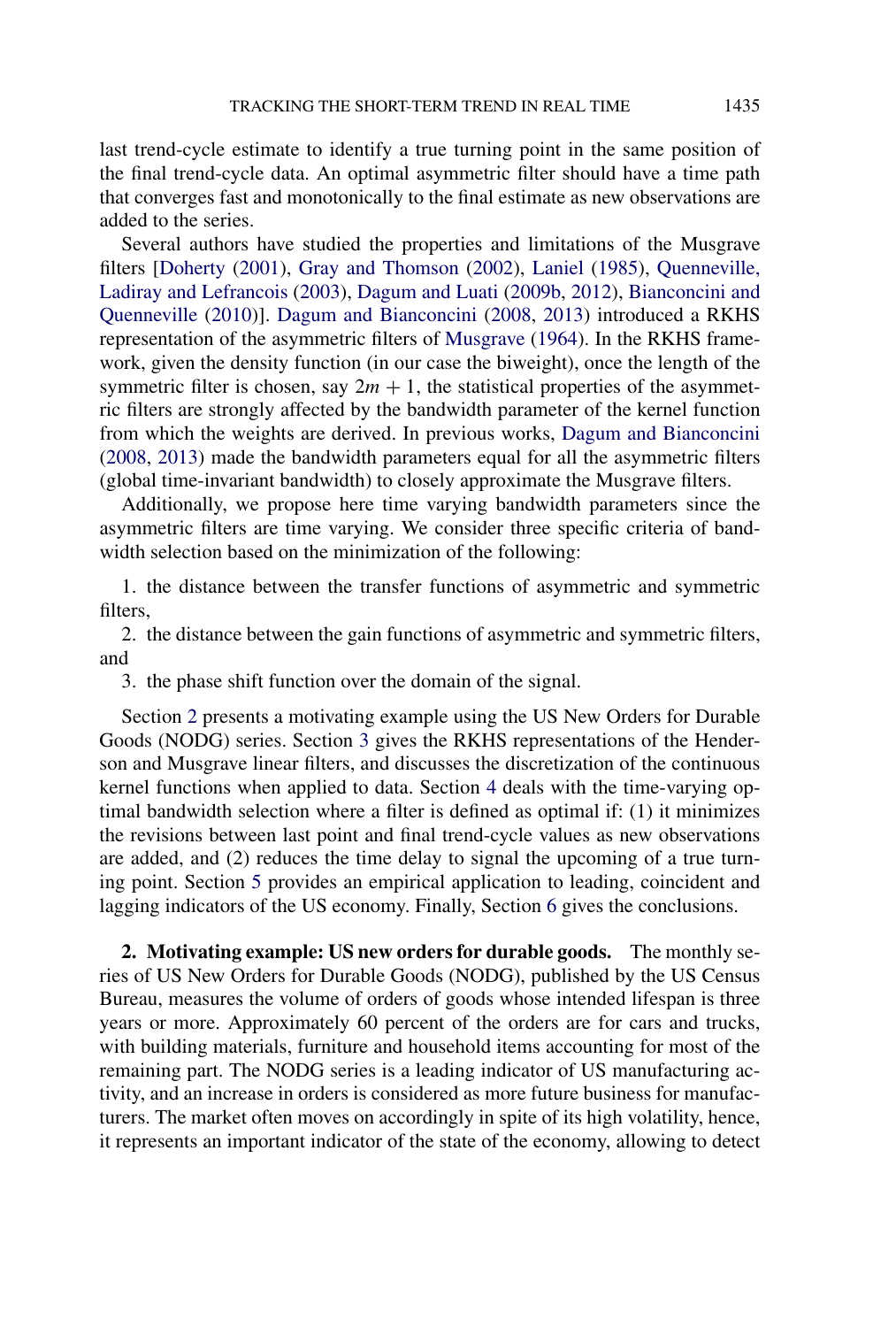

FIG. 1. *New Orders for Durable Goods*, *US*: *seasonally adjusted series and trend-cycle estimates obtained with the* 13*-term Henderson filter*. *Source*: *US Census Bureau*.

shifts in the US economy up to six months in advance. Figure 1 illustrates the final vintage data of the monthly NODG series for the period February 1992–March 2013. It is evident that the NODG peaked in the middle of 2007, and underwent thenceforth a very steep decline up to June 2009, that has been identified by the Business Cycle Dating Committee of the National Bureau of Economic Research (NBER) to be the last trough in the US economy. The dashed line overlaid to the seasonally adjusted NODG series in Figure 1 is the nonparametric estimate of the corresponding trend-cycle component produced by the application of the 13-term symmetric filter due to [Henderson](#page-24-0) [\(1916\)](#page-24-0).

It is evident from Figure 1 that the two-sided estimates of the signal are not available for the first and last six months, the latter being the most important for short-term trend prediction. The corresponding estimates are derived using asymmetric filters due to [Musgrave](#page-24-0) [\(1964\)](#page-24-0). They are known to possess the good property of fast detection of turning points, but they tend to introduce large revisions when new observations are added to the series. This is illustrated in Figure [2](#page-4-0) for the last point Musgrave filter that is the most important since it provides the real time trend-cycle estimate corresponding to the current observation. Besides the phase shift effect typical of asymmetric filters, that produces a temporal displacement of the point of maxima and minima of the input series, a crude measure of the size of the total revision of the asymmetric filter is given by the distance, for each point in time, between the estimate obtained by its application (long dash line) and the final estimate derived by using the symmetric filter (solid line).

To overcome the main limitations of the Musgrave filters, [Dagum and Bian](#page-24-0)[concini](#page-24-0) [\(2008\)](#page-24-0) have provided an equivalent kernel representation of the symmetric Henderson filter and derived the corresponding asymmetric filters using the Reproducing Kernel Hilbert Space (RKHS) methodology. The main advantage of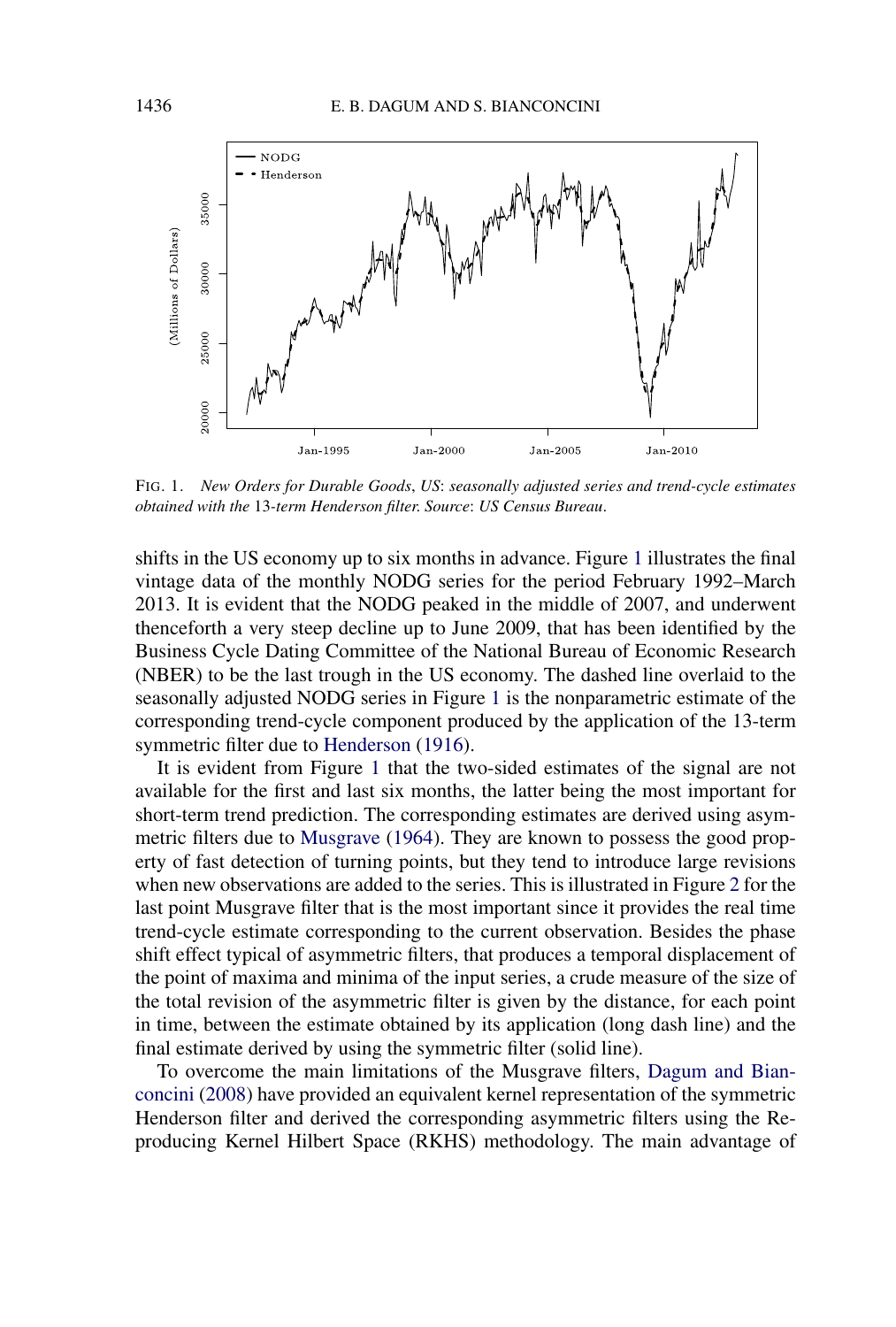<span id="page-4-0"></span>

FIG. 2. *New Orders for Durable Goods*, *US*: *trend-cycle estimates based on Henderson filter*, *last point Musgrave and RKHS asymmetric filters*, *respectively*.

the asymmetric kernel filters with respect to the Musgrave ones is that the former are derived following the same criteria as the symmetric filter, whereas the latter are determined based on different optimization criteria. Having chosen the length of the filter, the properties of these asymmetric kernels are strongly dependent on bandwidth parameters. The current authors originally made the bandwidth parameter equal for all the asymmetric filters (global time-invariant bandwidth) to closely approximate the Musgrave filters and ensure a fast convergence to the corresponding symmetric one.

In this paper, several criteria for bandwidth selection are proposed based on specific properties that the corresponding asymmetric filters should satisfy. As a specific case, Figure 2 shows the behavior of the last point kernel filter whose bandwidth parameter has been selected in order to ensure more accurate predictions. In particular, the latter has been chosen to minimize the distance between the gain functions of the last point and symmetric kernel filters. It can be noticed that over the whole sample span, the kernel filter (dotted line) is the closest to the final estimates (solid line). As discussed in the subsequent sections, the revisions are almost 50 percent smaller than those introduced by the Musgrave filter. However, it should be noticed that a reduction in the revisions does not necessarily imply a reduction in the time lag to signal the upcoming of a true turning point. This is obtained by calculating the number of months it takes for the revised real time trend-cycle to signal a turning point in the same position as in the final trend-cycle series. For the June 2009 turning point observed for the NODG series, this is illustrated in Figure [3](#page-5-0) for the last point Musgrave (right) and optimal kernel (left) filters. This figure gives the revision path of the last available point (June 2009) as we keep adding one observation at a time up to December 2009, when the final estimate is achieved. It can be noticed that after adding only one month to the series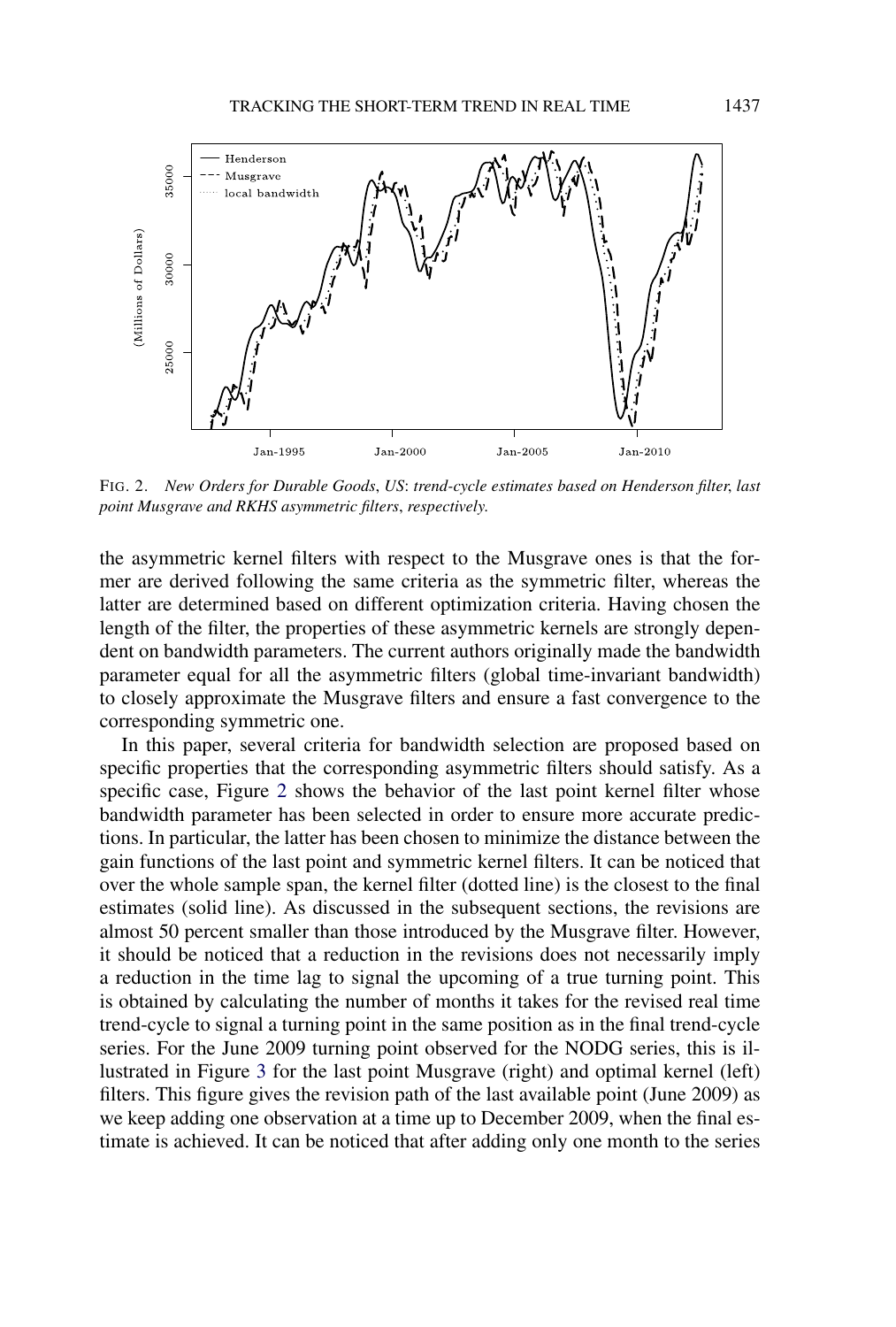<span id="page-5-0"></span>

FIG. 3. *US NODG series*. *Revision path of the June* 2009 (*turning point*) *estimate as one observation is added at a time up to December* 2009 (*final estimate*) *using the optimal last point asymmetric kernel* (*left*) *and Musgrave* (*right*) *filters*, *respectively*.

ending in June, the turning point is clearly detected by the RKHS filter, whereas two months are required by the Musgrave filter.

Full details will be given in the sequel; it suffices to say at this point that the set of asymmetric filters for detecting the short-term trend in real time introduced in this study provides better estimates than the classically applied Musgrave filters. The improvements are reflected in the size of total revisions and time delay to identify the upcoming of a true turning point. This is illustrated more extensively in Section [5.](#page-15-0)

**3. Linear filters in RKHS.** Let  $\{y_t, t = 1, ..., N\}$  denote the input series, supposed to be seasonally adjusted where trading day variations and extreme values, if present, have been also removed. We assume that it can be decomposed into the sum of a systematic component (signal)  $g_t$ , that represents the trend and cycle usually estimated jointly, plus an erratic component  $u_t$ , called the noise, such that

$$
(3.1) \t\t\t y_t = g_t + u_t.
$$

The noise  $u_t$  can be either a white noise,  $WN(0, \sigma_u^2)$ , or, more generally, a stationary and invertible AutoRegressive Moving Average (ARMA) process. On the other hand, the signal  $g_t$ ,  $t = 1, \ldots, T$ , is assumed to be a smooth function of time, such that it can be represented *locally* by a polynomial of degree *p* in a variable  $j$ , which measures the distance between  $y_t$  and its neighboring observations  $y_{t+j}$ ,  $j = -m, \ldots, m$ . This is equivalent to estimating the trend-cycle  $\hat{g}_t$  as a weighted moving average as follows:

(3.2) 
$$
\hat{g}_t = \sum_{j=-m}^{m} w_j y_{t+j} = \mathbf{w}' \mathbf{y}, \qquad t = m+1, ..., N-m,
$$

where  $\mathbf{w}' = [w_{-m} \cdots w_0 \cdots w_m]$  contains the weights to be applied to the input data  $\mathbf{y}' = [y_{t-m} \cdots y_t \cdots y_{t+m}]$  to get the estimate  $\hat{g}_t$  for each point in time.

Several nonparametric estimators, based on different sets of weights **w**, have been developed in the literature. The Henderson filter [\[Henderson](#page-24-0) [\(1916\)](#page-24-0), Kenny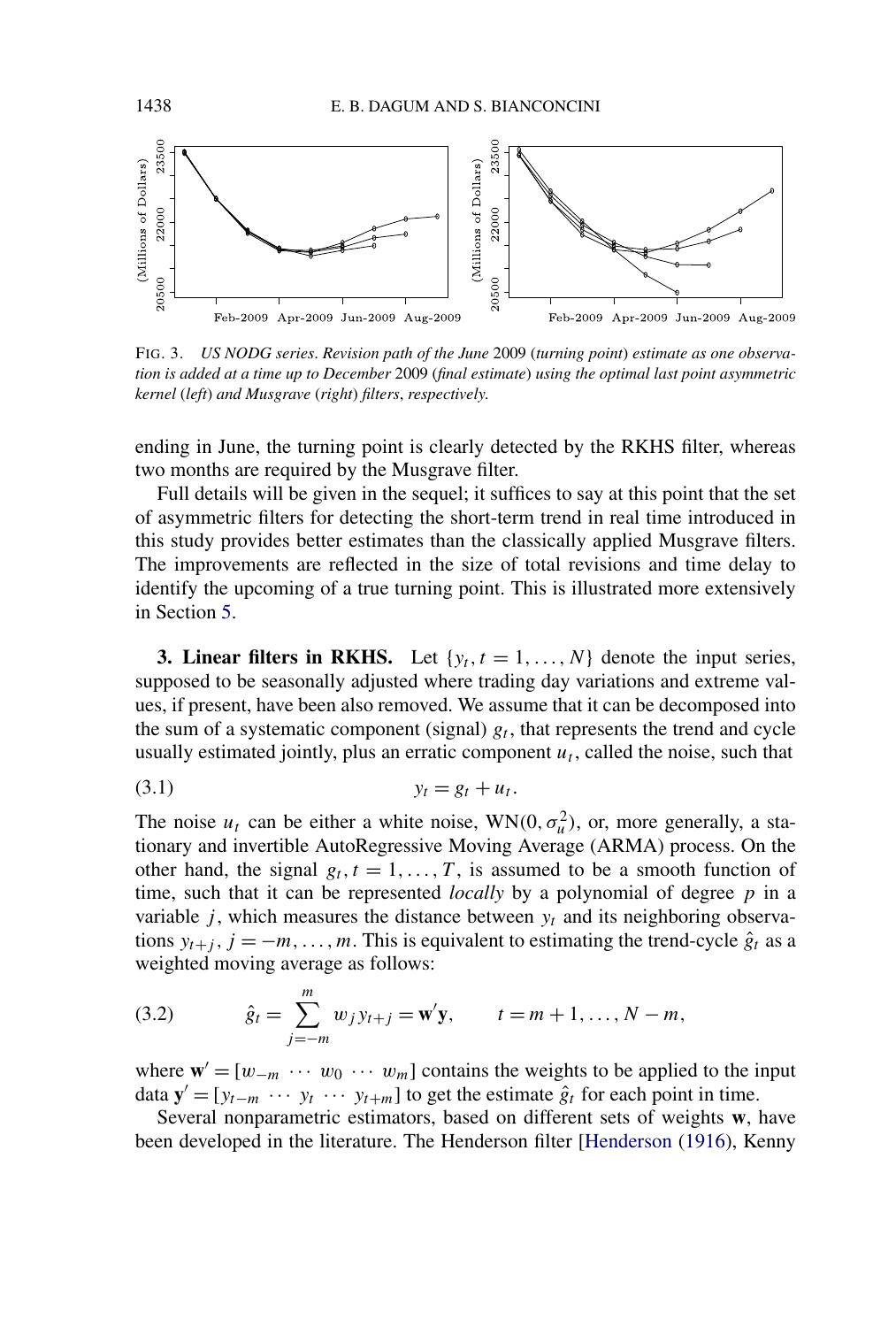<span id="page-6-0"></span>and Durbin [\(1982\)](#page-24-0), [Ladiray and Quenneville](#page-24-0) [\(2001\)](#page-24-0), [Loader](#page-24-0) [\(1999\)](#page-24-0)] results from fitting a cubic polynomial to the input values **y** by means of weighted least squares, that is,

(3.3) 
$$
\min_{\beta} [\mathbf{y} - \mathbf{X}\boldsymbol{\beta}]'\mathbf{W}[\mathbf{y} - \mathbf{X}\boldsymbol{\beta}],
$$

where

$$
\mathbf{X} = \begin{bmatrix} 1 & -m & m^2 & -m^3 \\ 1 & -(m-1) & (m-1)^2 & -(m-1)^3 \\ \vdots & \cdots & \cdots & \vdots \\ 1 & 0 & 0 & 0 \\ \vdots & \cdots & \cdots & \vdots \\ 1 & (m-1) & (m-1)^2 & (m-1)^3 \\ 1 & m & m^2 & m^3 \end{bmatrix}, \quad \beta = \begin{bmatrix} \beta_0 \\ \beta_1 \\ \beta_2 \\ \beta_3 \end{bmatrix},
$$

and  $\mathbf{W} = \text{diag}(W_{-m},...,W_0,...,W_m)$  with generic element  $W_j \propto \{(m+1)^2$  $j^{2}$ { $\{(m+2)^{2} - j^{2}\}$ { $(m+3)^{2} - j^{2}$ }, chosen as to minimize the sum of squares of the third differences of the weights **w**. As discussed by [Loader](#page-24-0) [\(1999\)](#page-24-0), the latter are given by the product of a cubic polynomial  $\phi(j)$  and  $W_j$ , such that

$$
\hat{g}_t = \sum_{j=-m}^m \phi(j) W_j y_{t+j}.
$$

For large *m*, [Loader](#page-24-0) [\(1999\)](#page-24-0) provided an equivalent kernel representation of the weights by showing that  $W_i$  can be approximated by the triweight function  $m^6(1 - (i/m)^2)^3$ , such that the weight diagram is approximately  $(315/512)(3 11(j/m)^{2}(1-(j/m)^{2})^{3}$ .

Different kernel characterizations of the Henderson filter have been derived by [Dagum and Bianconcini](#page-24-0) [\(2008,](#page-24-0) [2013\)](#page-24-0) based on the Reproducing Kernel Hilbert Space (RKHS) methodology. A RKHS is a Hilbert space characterized by a kernel that reproduces, via an inner product, every function of the space. It follows that a kernel estimator of order *p* can always be decomposed into the product of a reproducing kernel  $R_{p-1}$ , belonging to the space of polynomials of degree at most  $p - 1$ , and a probability density function  $f_0$  with finite moments up to order 2*p* [\[Berlinet](#page-23-0) [\(1993\)](#page-23-0)]. In this context, the equivalent kernel representation of the Henderson filter is given by

(3.4) 
$$
K_4(t) = \sum_{i=0}^{3} P_i(t) P_i(0) f_0(t), \qquad t \in [-1, 1],
$$

where  $f_0$  is the density function, defined on  $[-1, 1]$ , obtained through normalization of  $W_j$ , and the  $P_i$  are the corresponding orthonormal polynomials. Equiva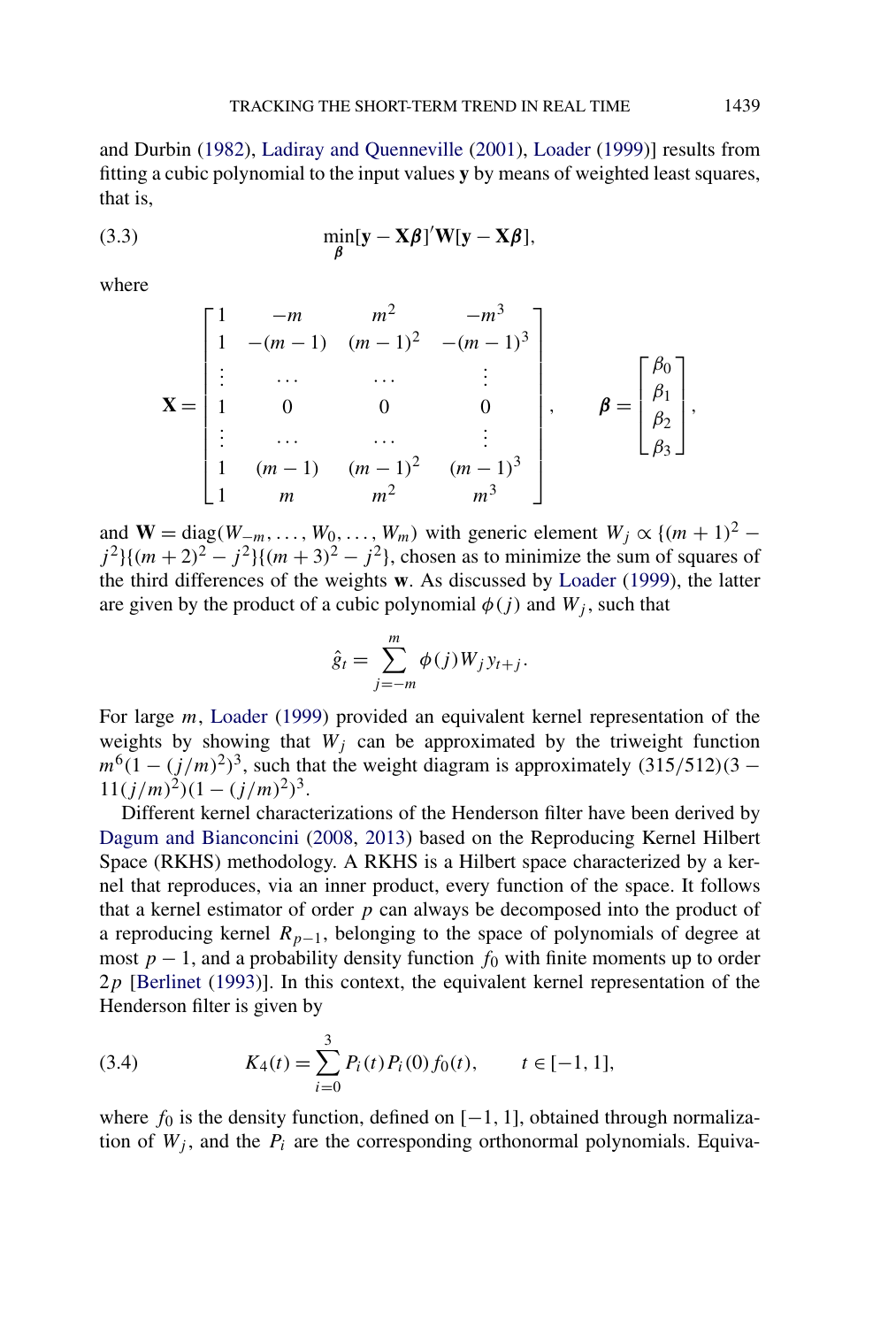lently, the kernel in [\(3.4\)](#page-6-0) can be written as

(3.5) 
$$
K_4(t) = \frac{\det(\mathbf{H}_4^0[1, \mathbf{t}])}{\det(\mathbf{H}_4^0)} f_0(t), \qquad t \in [-1, 1],
$$

where  $\mathbf{H}_4^0$  is the Hankel matrix whose elements are the moments of  $f_0$ , that is,  $\mu_r = \int_{-1}^{1} t^r f_0(t) dt$ . In particular, the first row contains the moments from  $\mu_0$  to *μ*<sub>3</sub>, whereas the last row those from *μ*<sub>3</sub> to *μ*<sub>6</sub>. **H**<sub>4</sub><sup>0</sup>[1, **t**] is the matrix obtained by replacing the first column of  $\mathbf{H}_4^0$  by the vector  $\mathbf{t} = [1 \ t \ t^2 \ t^3]'$ .

The density  $f_0$  depends on  $W_j$ , hence, on the length of the filter, and it needs to be determined any time that *m* changes. The kernel representation based on the triweight function allows to overcome such limitation, but [Dagum and Bianconcini](#page-24-0) [\(2008\)](#page-24-0) have found that the biweight function  $f_{0B}(t) = (15/16)(1 - t^2)^2$ ,  $t \in$ [−1, 1], provides a better approximation for Henderson filters of short length, say, between 5 to 23 terms which are those used by statistical agencies [see also [Bianconcini and Quenneville](#page-23-0) [\(2010\)](#page-23-0)].

When applied to real data, the symmetric filter weights are derived as follows:

(3.6) 
$$
w_j = \frac{K_4(j/b)}{\sum_{j=-m}^{m} K_4(j/b)}, \qquad j = -m, \ldots, m,
$$

where *b* is a time-invariant global bandwidth parameter (same for all  $t = m +$ 1*,...,N* − *m*) selected to ensure a symmetric filter of length 2*m* + 1. The bandwidth parameter relates the discrete domain of the filter, that is, {−*m,...,m*}, with the continuous domain of the kernel function, that is, [−1*,* 1]. The weights given in (3.6) can be also rewritten in matrix form as follows.

PROPOSITION 3.1. *The weights* **w** *derived using the kernel function in* [\(3.4\)](#page-6-0) *admit the following representation*:

(3.7) 
$$
\mathbf{w}' = \mathbf{e}'_1 \mathbf{H}_s^{-1} \mathbf{X}'_b \mathbf{F}_b,
$$

*where*  $\mathbf{e}'_1 = [1 \ 0 \ 0 \ 0], \ \mathbf{H}_s = \mathbf{H}_4^0[1, \mathbf{S}]$  *with*  $\mathbf{S}' = [S_0 \ 0 \ S_2 \ 0], \ being \ S_r =$  $b^{-1} \sum_{j=-m}^{m} (j/b)^r f_0(j/b)$  the discrete approximation of  $\mu_r$ , and *b* the bandwidth *parameter*. *In addition*, **X***<sup>b</sup> has the same form as* **X** *in* [\(3.3\)](#page-6-0), *but with generic row given by* [1 *j/b*  $(j/b)^2$   $(j/b)^3$ ],  $j = -m, ..., m$ , *and*  $\mathbf{F}_b = \text{diag}(1/b \tilde{f}_{0B}(-m/b))$ ,  $\ldots$ ,  $1/b f_{0B}(m/b)$ .

A formal proof of Proposition 3.1 is provided in the [Appendix.](#page-22-0) It can be easily shown that the generic element of **w** is given by

(3.8) 
$$
w_j = \left[\frac{\mu_4 - \mu_2(j/b)^2}{S_0 \mu_4 - S_2 \mu_2}\right] \frac{1}{b} f_{0B}\left(\frac{j}{b}\right), \qquad j = -m, \dots, m.
$$

In this setting, once the length of the filter is selected, the choice of the bandwidth parameter *b* is fundamental. It has to be chosen to ensure that only, say,  $2m + 1$ 

<span id="page-7-0"></span>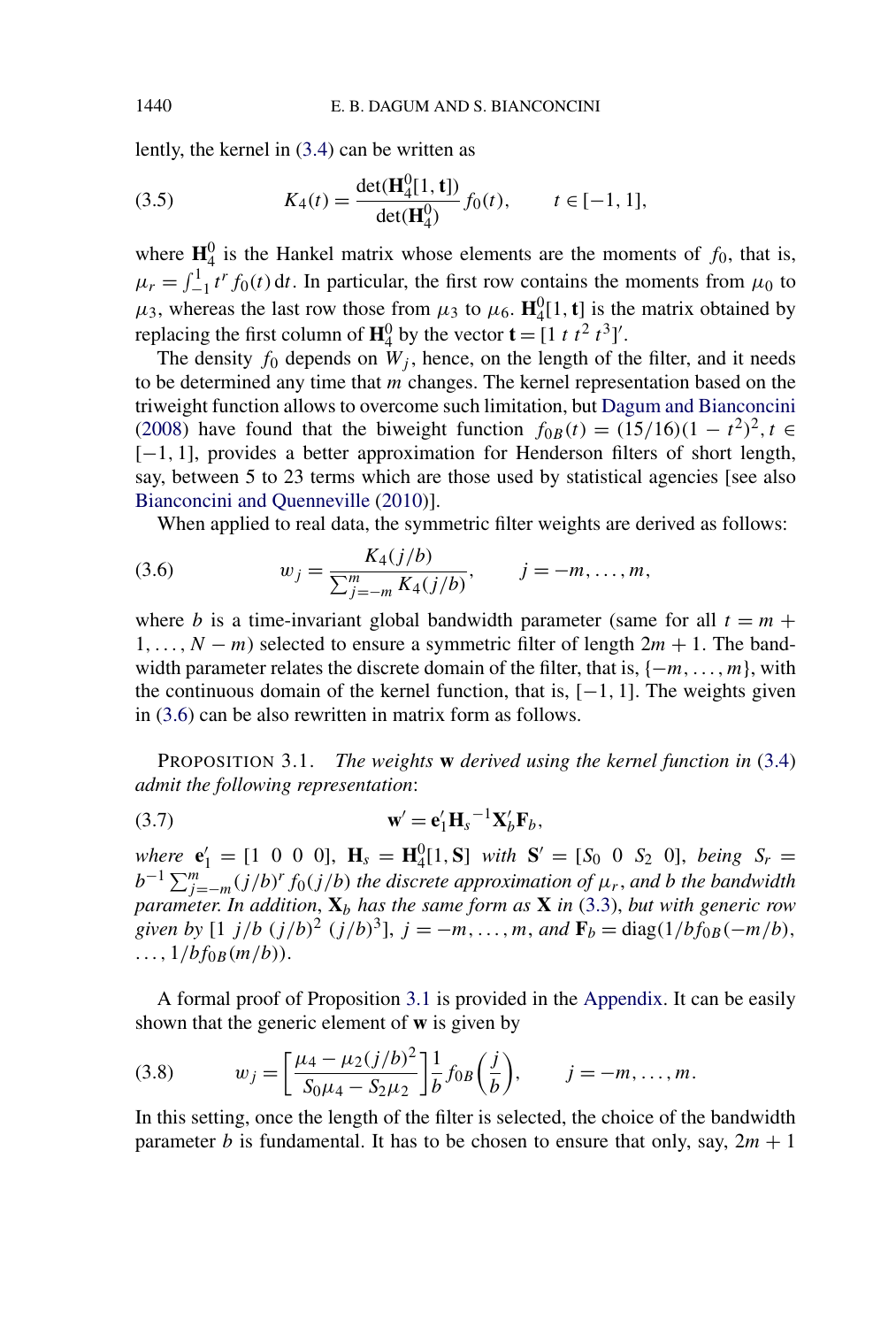observations surrounding the target point will receive nonzero weights as well as to approximate, as close as possible, the continuous density function with the discrete one as well as its moments. Indeed, we can separate [\(3.7\)](#page-7-0) into two parts. One concerns the discretization of the density function  $f_0$  in terms of adjacent rectangles, erected over discrete intervals, whose width is determined by the bandwidth *b*. The second part corresponds to the discretization of the reproducing kernel that depends on the discrete moments  $S_0$  and  $S_2$ . Of these two parts, the former plays the most important role to approximate the continuous kernel given in [\(3.4\)](#page-6-0) for the Henderson filter representation. Its bandwidth parameter selection is done to guarantee specific inferential properties of the trend-cycle estimators. In this regard, [Dagum and Bianconcini](#page-24-0) [\(2008,](#page-24-0) [2013\)](#page-24-0) used a time-invariant global bandwidth *b* equal to  $m + 1$ , which gave excellent results.

3.1. *Asymmetric filters*. The derivation of the symmetric Henderson filter has assumed the availability of  $2m + 1$  input values centered at *t*. However, at the end of the sample period, that is,  $t = N - (m + 1), \ldots, N$ , only  $2m, \ldots, m + 1$ observations are available, and asymmetric filters of the same length have to be considered. Hence, at the boundary, the effective domain of the kernel function *K*<sup>4</sup> is  $[-1, q^*]$ , with  $q^* \ll 1$ , instead of  $[-1, 1]$  as for any interior point. This implies that the symmetry of the kernel is lost, and it does not integrate to unity on the asymmetric support  $\left[\int_{-1}^{q^*} K_4(t) dt \neq 1\right]$ . Furthermore, the moment conditions are no longer satisfied, that is,  $\int_{-1}^{q^*} t^i K_4(t) dt \neq 0$ , for  $i = 1, 2, 3$ . To overcome these limitations, several boundary kernels have been proposed in the literature.

In the context of real time trend-cycle estimation, the condition that the kernel function integrates to unity is essential, whereas the unbiasedness property can only be satisfied with a great increase in the variance of the estimates. This is a consequence of the well-known trade-off between bias and variance. This latter becomes very large because most of the contribution to the real time trend-cycle estimates comes from the current observation which gets the largest weight. Based on these considerations, [Dagum and Bianconcini](#page-24-0) [\(2008,](#page-24-0) [2013\)](#page-24-0) have suggested following the so-called "cut and normalize" method [\[Gasser and Müller](#page-24-0) [\(1979\)](#page-24-0), [Kyung-Joon and Schucany](#page-24-0) [\(1998\)](#page-24-0)], according to which the boundary kernels  $K_4^{q*}$ are obtained by cutting the symmetric kernel  $K_4$  to omit that part of the function lying between  $q^*$  and 1, and by normalizing it on  $[-1, q^*]$ . That; that is,

(3.9) 
$$
K_4^{q^*}(t) = \frac{K_4(t)}{\int_{-1}^{q^*} K_4(t) dt} = \frac{\det(\mathbf{H}_4^0[1, t]) f_{0B}(t)}{\det(\mathbf{H}_4^0[1, \boldsymbol{\mu}^{q^*}])}, \qquad t \in [-1, q^*],
$$

where  $\mu^{q^*} = [\mu_0^{q^*} \mu_1^{q^*} \mu_2^{q^*} \mu_3^{q^*}]$  with  $\mu_r^{q^*} = \int_{-1}^{q^*} t^r f_{0B}(t) dt$  being proportional to the moments of the truncated biweight density  $f_{0B}$  on the support  $[-1, q^*]$ , which from now on we simply refer to as truncated moments.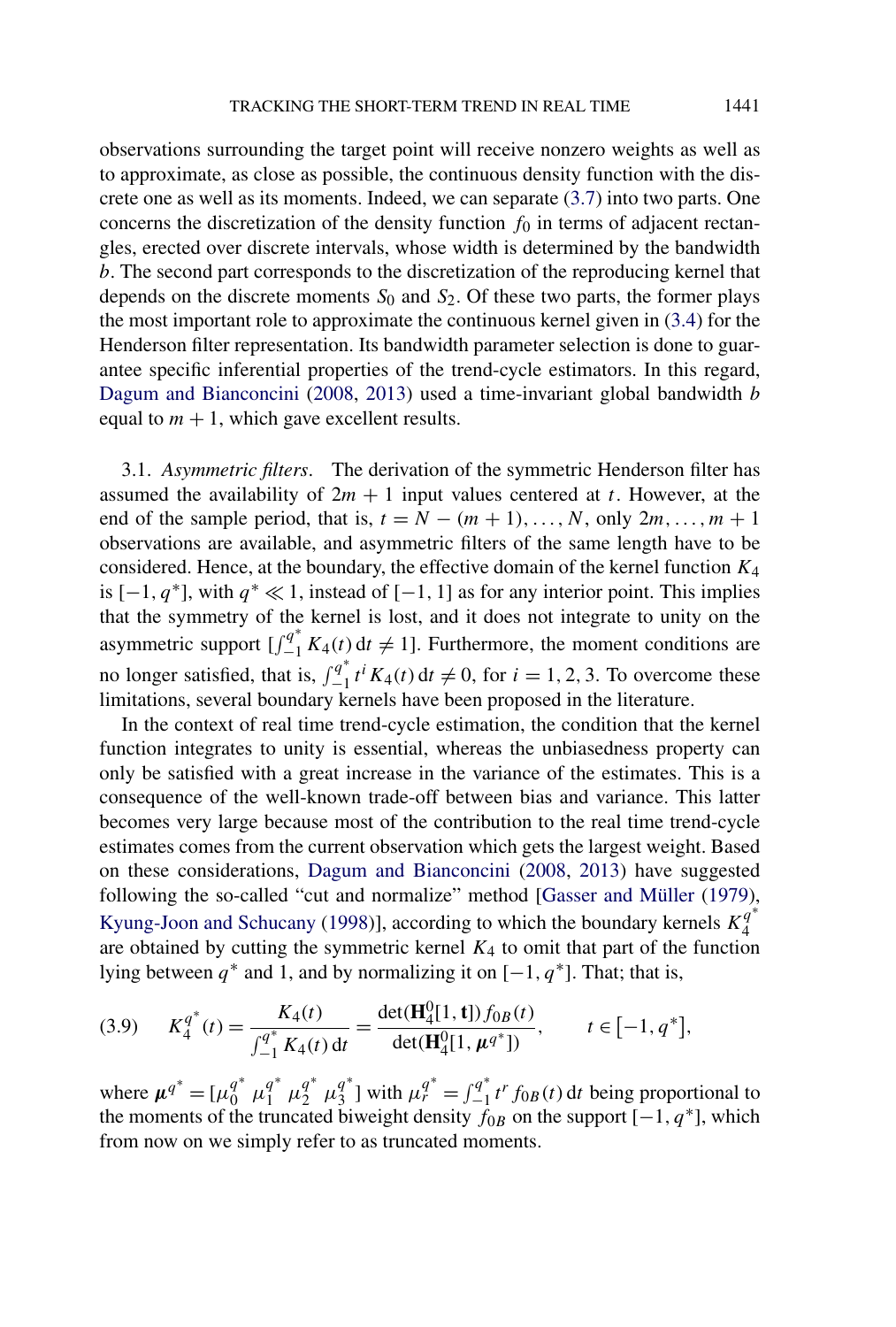<span id="page-9-0"></span>Applied to real data, the "cut and normalize" method yields the following formula for the asymmetric weights:

$$
(3.10) \t w_{q,j} = \frac{K_4^{q^*}(j/b_q)}{\sum_{j=-m}^q K_4^{q^*}(j/b_q)} = \frac{\det(\mathbf{H}_4^0[1, \mathbf{j}/\mathbf{b}_q])(1/b_q) f_{0B}(j/b_q)}{\det(\mathbf{H}_a)},
$$

for  $j = -m, ..., q$ , and  $q = 0, ..., m - 1$ , where  $b_q, q = 0, ..., m - 1$ , is the local bandwidth, specific for each asymmetric filter. As before,  $b<sub>q</sub>$  allows us to relate the discrete domain of the filter, that is,  $\{-m, \ldots, q\}$ , for each  $q = 0, \ldots, m - 1$ , to the continuous domain of the kernel function, that is, [−1*,q*∗]. Furthermore,  $\mathbf{j}/\mathbf{b}_q = [1 \ (j/b_q) \ (j/b_q)^2 \ (j/b_q)^3]$ , and  $\mathbf{H}_a = \mathbf{H}_4^0[1, \mathbf{S}^q]$  with  $\mathbf{S}^q = [S_0^q \ S_1^q \ S_2^q \ S_3^q]'$ , and  $S_r^q = \sum_{j=-m}^q (1/b_q)(j/b_q)^r f_{0B}(j/b_q)$  the discrete approximation of  $\mu_r^q$ <sup>\*</sup>.

PROPOSITION 3.2. *Each asymmetric filter*  $\mathbf{w}_q = [w_{q,-m} \cdots w_{q,q}]'$  *of length*  $(m+q+1)$ , *for*  $q=0,\ldots,m-1$ , *admits the following matrix representation*:

(3.11) 
$$
\mathbf{w}'_q = \mathbf{e}'_1 \mathbf{H}_a^{-1} \mathbf{X}'_q \mathbf{F}_q, \qquad q = 0, \ldots, m-1,
$$

*where*  $\mathbf{X}_q$  *is a matrix of dimensions*  $(m+q+1) \times 4$ , *whose generic row is given by*  $j/b_q$ ,  $j = -m, ..., q$ , and  $\mathbf{F}_q = \text{diag}((1/b_q) f_{0B}(-m/b_q), ..., (1/b_q) f_{0B}(q/b_q)).$ *It can be easily shown that the generic element of*  $w_q$  *is* 

(3.12) 
$$
w_{q,j} = \left[\frac{\mu_4 - \mu_2 (j/b_q)^2}{S_0^q \mu_4 - S_2^q \mu_2}\right] \frac{1}{b_q} f_{0B}\left(\frac{j}{b_q}\right),
$$

*where*  $j = -m, ..., q$  *and*  $q = 0, ..., m - 1$ .

The proof of Proposition 3.2 is similar to that of Proposition [3.1](#page-7-0) and, for space reasons, is omitted.

3.1.1. *Properties of the asymmetric filters*. Since the trend-cycle estimates for the last *m* data points do not use  $2m + 1$  observations for any interior point, but  $2m, 2m - 1, \ldots, m + 1$  data, they are subject to revisions due to the following: (1) new observations entering in the estimation and (2) filter changes. As said before, we will concentrate on the reduction of revisions due to filter changes. The reduction of these revisions is an important property that the asymmetric filters should possess together with a fast detection of true turning points. In the specific case of the RKHS filters, (3.12) shows how the asymmetric filter weights are related to the symmetric ones given in [\(3.8\)](#page-7-0). It is clear that the convergence depends on the relationship between the two discretized biweight density functions, truncated and nontruncated, jointly with the relationship between their respective truncated  $S_r^q$  and untruncated  $S_r$  discrete moments. The latter provide an approximation of the continuous moments  $\mu_r$ , which improves as the asymmetric filter length increases. Similarly, the convergence of  $S_r^q$ ,  $q = 0, \ldots, m$ , to the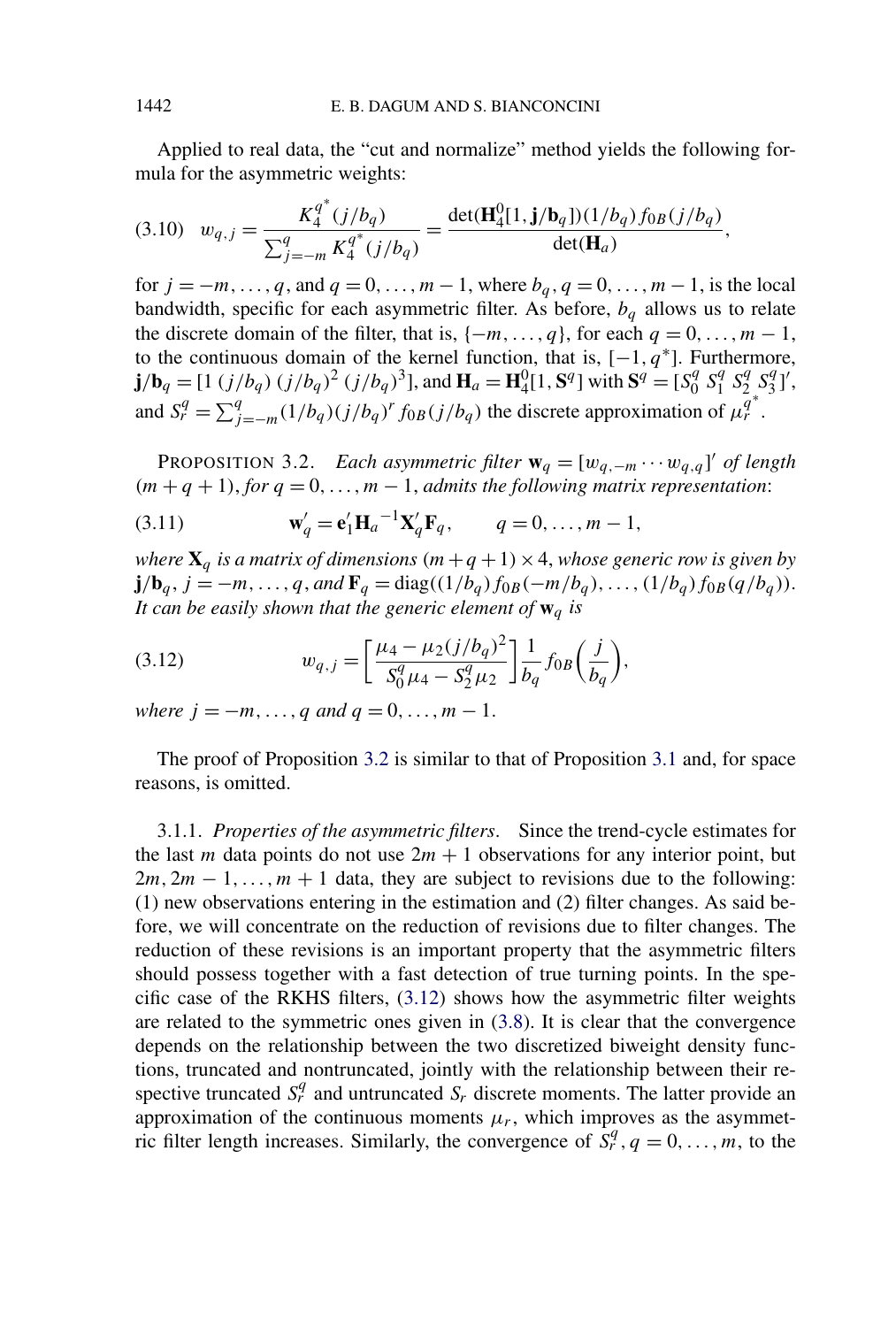<span id="page-10-0"></span>

FIG. 4. *Behavior of*  $S_0^0$  *with*  $m = 6$ ,  $b_0 = 7$  (*left*) *and*  $b_0 = 12$  (*right*).

corresponding nontruncated moment *Sr* depends on the length of the asymmetric filter given by *q* and on the local bandwidth  $b_q$ . It should be noticed that  $b_q$  plays a very important role in the convergence property. For the last trend-cycle point weight,  $q = 0$ , [\(3.12\)](#page-9-0) reduces to

$$
w_{0,0} = \frac{\mu_4}{S_0^0 \mu_4 - S_2^0 \mu_2} \frac{15}{16b_0}
$$

*.*

It is apparent that the larger  $b_0$ , the smaller is the weight given to the last trendcycle point. Since the sum of all the weights of the last point asymmetric filter,  $w_{0,-m}, \ldots, w_{0,0}$ , must be equal to one, this implies that the weights for the remaining points are very close to one another. This can be seen in Figure 4 (right side) that shows, for  $m = 6$ , the truncated continuous biweight density function and its discretized version when  $b_0$  is equal to 12. The opposite is observed when  $b_0$  is smaller, as shown in the same figure (left side) for  $b_0$  equal to 7. Since a larger weight is given to the last point, much smaller weights have to be assigned to the remaining ones for all of them to add to one. Next, we introduce time-varying local bandwidths to improve the properties of the asymmetric filters in terms of size of revisions and time delay to signal the upcoming of true turning points.

**4. Optimal bandwidth selection.** The main effects induced by a linear filter on a given input are fully described in the frequency domain by its transfer function

$$
\Gamma(\omega) = \sum_{j=-m}^{m} w_j \exp(-i2\pi \omega j), \qquad \omega \in [-1/2, 1/2],
$$

where, for better interpretation, the frequencies  $\omega$  are given in cycles for unit of time instead of radians. Here,  $\Gamma(\omega)$  represents the Fourier transform of the filter weights,  $w_j$ ,  $j = -m, ..., m$ , and it relates the spectral density  $h_y(\omega)$  and  $h_g(\omega)$ of the input and of the output, respectively, by

$$
h_g(\omega) = \Gamma(\omega) h_y(\omega).
$$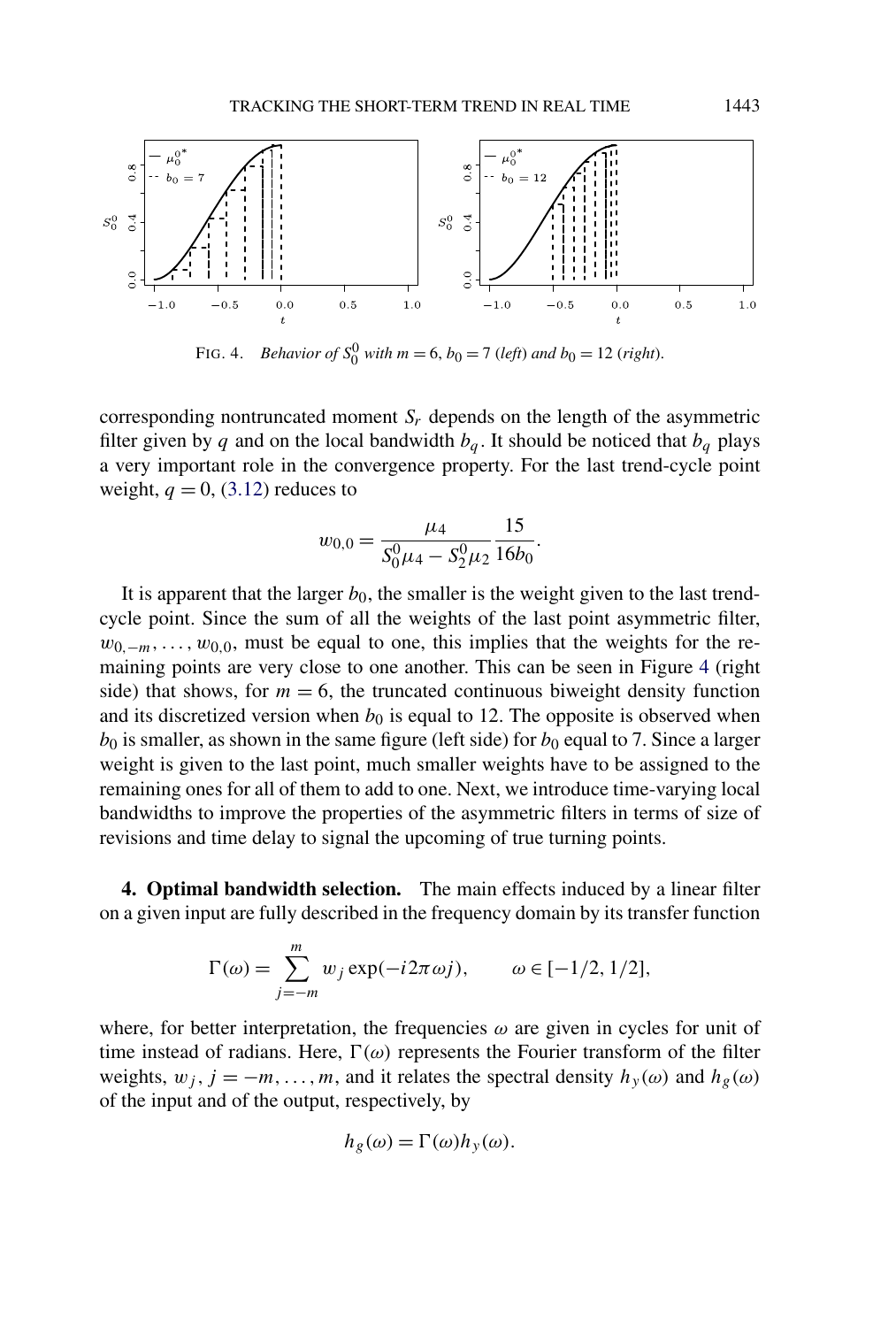Thus, the transfer function  $\Gamma(\omega)$  measures the effect of the filter on the total variance of the input at different frequencies. It is generally expressed in polar coordinates

(4.1) 
$$
\Gamma(\omega) = G(\omega) \exp(-i2\pi \phi(\omega)),
$$

so that the impact of the filter on a (complex-valued) series  $y_t = \exp(i2\pi \omega t)$ , for *ω* ∈ [−1*/*2*,* 1*/*2], is

$$
\hat{g}_t = \Gamma(\omega) \exp(i2\pi \omega t)
$$
  
=  $G(\omega) \exp(-i2\pi \phi(\omega)) \exp(i2\pi \omega t)$   
=  $G(\omega) \exp[i2\pi[\omega t - \phi(\omega)]$ .

 $G(\omega) = |\Gamma(\omega)|$  is the gain of the filter, which measures the amplitude of the output for a sinusoidal input of unit amplitude, whereas  $\phi(\omega)$  is the phase function, which shows the shift in phase of the output compared with the input. Hence, the transfer function plays a fundamental role to measure that part of the total revisions due to filter changes.

The measure of total revisions introduced by [Musgrave](#page-24-0) [\(1964\)](#page-24-0) is

(4.2) 
$$
E\left[\sum_{j=-m}^{q} w_{q,j}y_{t-j} - \sum_{j=-m}^{m} w_{j}y_{t-j}\right]^{2}, \qquad q = 0, \ldots, m-1,
$$

where, in our case,  $w_{q,j}$  and  $w_j$  are given by [\(3.12\)](#page-9-0) and [\(3.8\)](#page-7-0), respectively. This criterion can be expressed in the frequency domain as follows:

(4.3)  
\n
$$
E\left[\sum_{j=-m}^{q} w_{q,j}e^{i2\pi\omega(t-j)} - \sum_{j=-m}^{m} w_{j}e^{i2\pi\omega(t-j)}\right]^{2}
$$
\n
$$
= E\left[\left(\Gamma_{q}(\omega) - \Gamma(\omega)\right)e^{i2\pi\omega t}\right]^{2}
$$
\n
$$
= \int_{-1/2}^{1/2} \left|\Gamma_{q}(\omega) - \Gamma(\omega)\right|^{2} e^{i4\pi\omega t} h_{y}(\omega) d\omega,
$$

where  $h_y(\omega)$  is the unknown spectral density of  $y_t$ , whereas  $\Gamma_q(\omega)$  and  $\Gamma(\omega)$  are the transfer functions corresponding to the asymmetric and symmetric filters, respectively. Similarly to (4.2), expression (4.3) shows that, as new observations become available, revisions are due to two sources: (a) the new innovations entering the input series, and (b) changes in the asymmetric filters. In order to improve the current trend-cycle prediction based on the asymmetric Henderson filters, we study that part of the revisions due to asymmetric filter changes. Because the estimation of the real time trend-cycle is done concurrently, that is using all of the data up to and including the most recent value, knowledge of the speed of convergence of the last point trend-cycle filter to the central one gives valuable information on how often the real time trend estimate should be revised.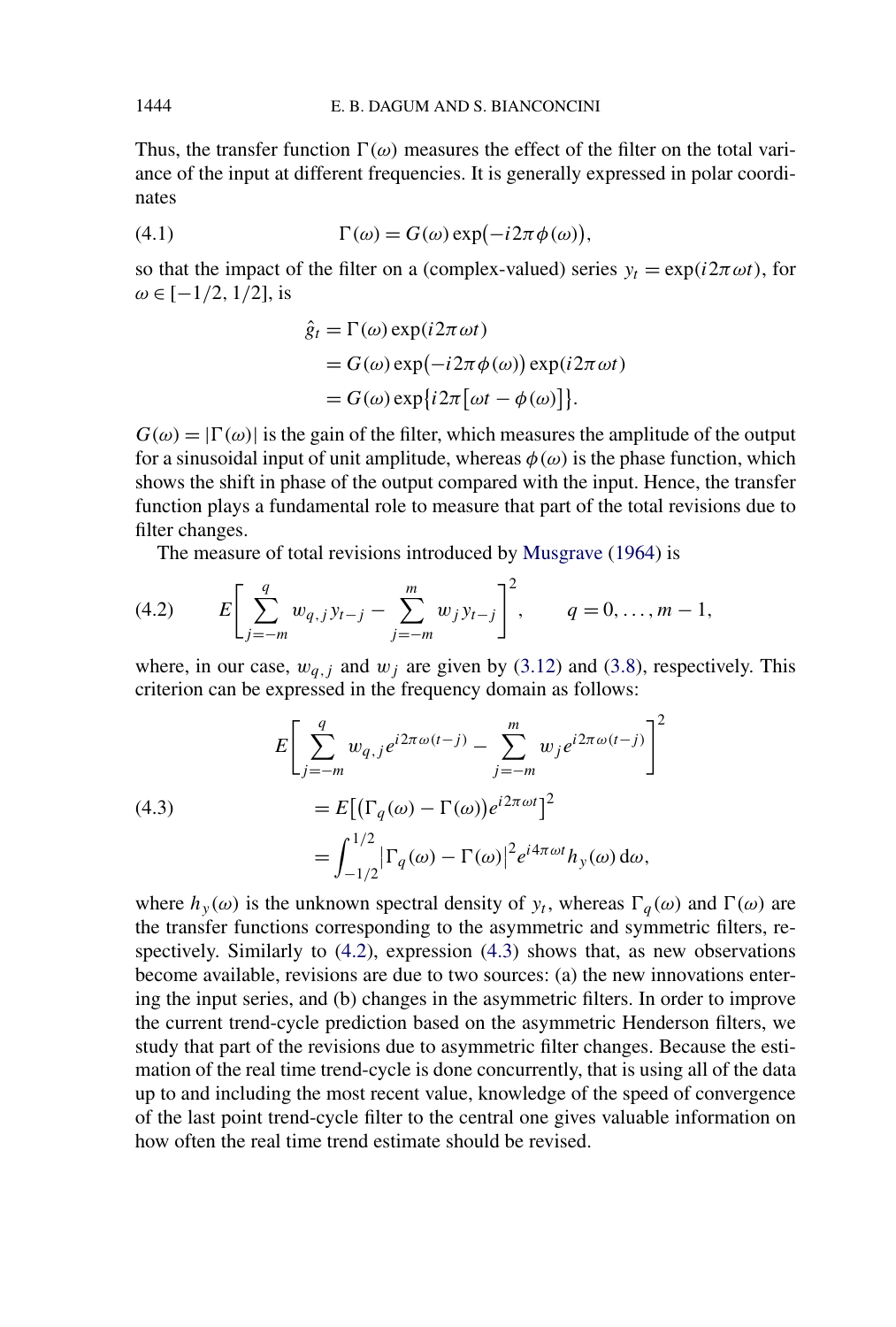<span id="page-12-0"></span>The quantity  $|\Gamma_q(\omega) - \Gamma(\omega)|^2$  accounts for the revisions due to filter changes [\[Dagum](#page-23-0) [\(1982a,](#page-23-0) [1982b\)](#page-24-0)], and it can be decomposed using the law of cosines as follows:

$$
(4.4)\begin{aligned} \left|\Gamma_q(\omega) - \Gamma(\omega)\right|^2 &= \left|G_q(\omega) - G(\omega)\right|^2 + 2G_q(\omega)G(\omega)\left[1 - \cos(\phi_q(\omega))\right] \\ &= \left|G_q(\omega) - G(\omega)\right|^2 + 4G_q(\omega)G(\omega)\sin\left(\phi_q\left(\frac{\omega}{2}\right)\right)^2, \end{aligned}
$$

where the phase shift for the symmetric filter is equal to 0 or  $\pm \pi$ , and where  $1 - \cos(\phi_q(\omega)) = 2\sin(\phi_q(\omega/2))^2$ . Based on (4.4), the mean square filter revision error can be expressed as follows:

$$
(4.5) \quad 2 \int_0^{1/2} \left| \Gamma_q(\omega) - \Gamma(\omega) \right|^2 d\omega = 2 \int_0^{1/2} \left| G_q(\omega) - G(\omega) \right|^2 d\omega
$$

$$
+ 8 \int_0^{1/2} G_q(\omega) G(\omega) \sin \left( \phi \left( \frac{\omega}{2} \right) \right)^2 d\omega.
$$

The first component reflects the part of the total mean square filter error which is attributed to the amplitude function of the asymmetric filter. On the other hand, the second term measures the distinctive contribution of the phase shift. The term  $G_q(\omega)G(\omega)$  is a scaling factor which accounts for the fact that the phase function is dimensionless, that is, it does not convey level information [\[Wildi](#page-25-0) [\(2008\)](#page-25-0)].

As previously discussed, once the length of the filter is chosen, the properties of the asymmetric filters derived in RKHS are strongly affected by the choice of the time-varying local bandwidths  $b_q$ ,  $q = 0, \ldots, m-1$ . Here, we propose several criteria for bandwidth selection based on (4.5), and analyze the properties of the corresponding optimal filters. We define as optimal a filter that minimizes both revisions and time delay to detect a true turning point. The LHS of (4.5) is a measure of total filter revision that provides the best compromise between the amplitude function of the asymmetric filter (gain) and its phase function (time displacement) [\[Dagum](#page-23-0) [\(1982a,](#page-23-0) [1982b\)](#page-24-0), [Dagum and Laniel](#page-24-0) [\(1987\)](#page-24-0)]. Optimal asymmetric filters in this sense can be derived using local bandwidth parameters selected according to the following criterion:

(4.6) 
$$
b_{q,\Gamma} = \min_{b_q} \sqrt{2 \int_0^{1/2} |\Gamma_q(\omega) - \Gamma(\omega)|^2 d\omega}.
$$

Based on the decomposition of the total filter revision error provided in (4.5), further bandwidth selection criteria can be defined by emphasizing more the gain or phase shift effects, and/or by attaching varying importance to the different frequency components, depending on whether they appear in the spectrum of the initial time series or not. In the context of smoothing a monthly input, the frequency domain  $\Omega = \{0 \le \omega \le 0.50\}$  can be partitioned in two main intervals: (1)  $\Omega$ <sub>S</sub> = {0 ≤  $\omega$  ≤ 0.06} associated with cycles of 16 months or longer attributed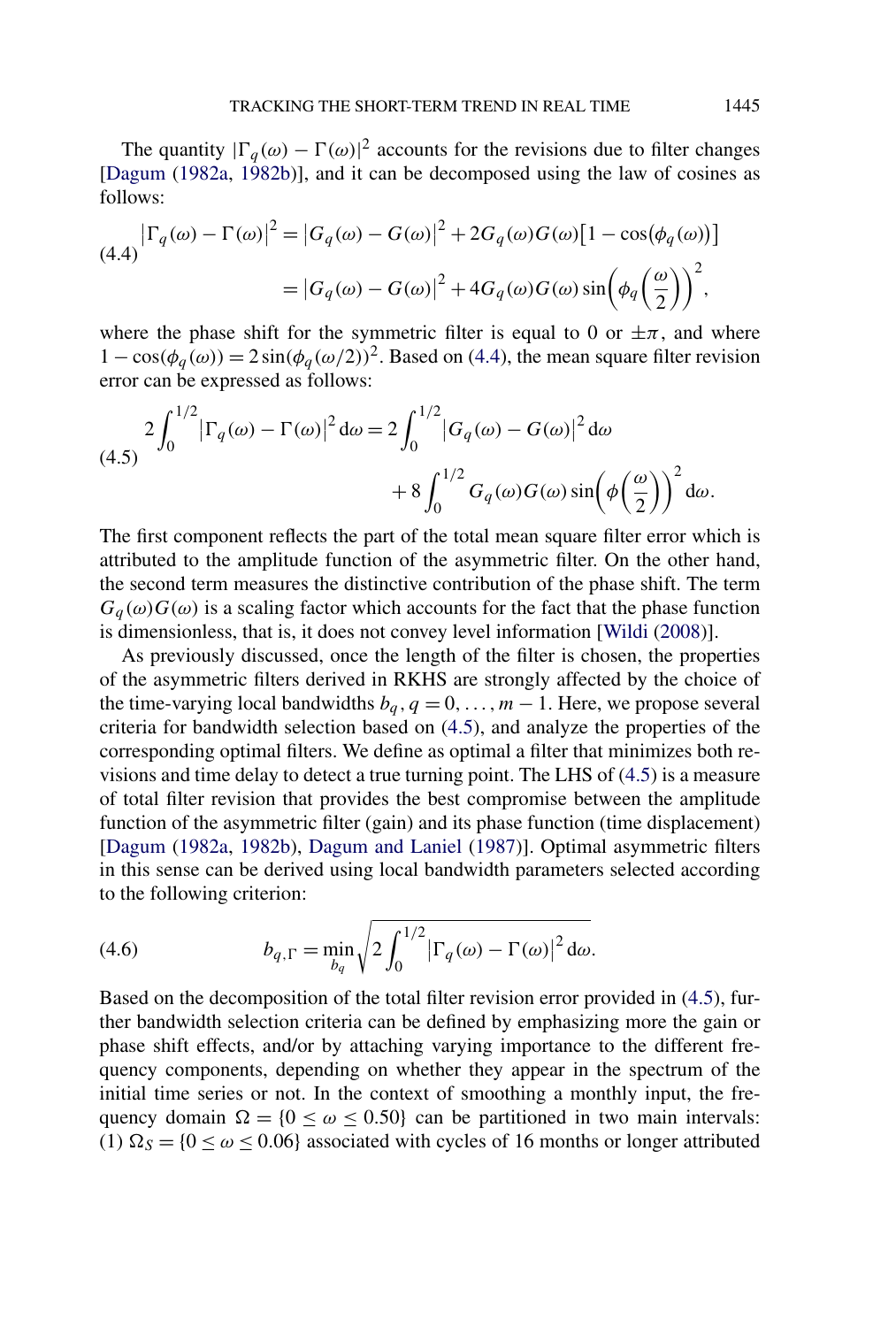| q                | $\boldsymbol{0}$ | 1     | $\overline{2}$ | 3     |                         |       |       |       |       |       |       |
|------------------|------------------|-------|----------------|-------|-------------------------|-------|-------|-------|-------|-------|-------|
| $b_{q,\Gamma}$   | 6.47             | 5.21  | 4.90           | 4.92  |                         |       |       |       |       |       |       |
| $b_{q,G}$        | 8.00             | 5.67  | 4.87           | 4.90  |                         |       |       |       |       |       |       |
| $b_{q,\phi}$     | 4.01             | 4.45  | 5.97           | 6.93  |                         |       |       |       |       |       |       |
| q                | $\bf{0}$         | 1     | $\overline{2}$ | 3     | $\overline{\mathbf{4}}$ | 5     |       |       |       |       |       |
| $b_{q,\Gamma}$   | 9.54             | 7.88  | 7.07           | 6.88  | 6.87                    | 6.94  |       |       |       |       |       |
| $b_{q,G}$        | 11.78            | 9.24  | 7.34           | 6.85  | 6.84                    | 6.95  |       |       |       |       |       |
| $b_{q,\phi}$     | 6.01             | 6.01  | 7.12           | 8.44  | 9.46                    | 10.39 |       |       |       |       |       |
| $\boldsymbol{q}$ | $\bf{0}$         | 1     | $\overline{2}$ | 3     | 4                       | 5     | 6     | 7     | 8     | 9     | 10    |
| $b_{q,\Gamma}$   | 17.32            | 15.35 | 13.53          | 12.47 | 12.05                   | 11.86 | 11.77 | 11.77 | 11.82 | 11.91 | 11.98 |
| $b_{q,G}$        | 21.18            | 18.40 | 16.07          | 13.89 | 12.44                   | 11.90 | 11.72 | 11.73 | 11.83 | 11.92 | 11.98 |
| $b_{q,\phi}$     | 11.01            | 11.01 | 11.01          | 11.01 | 11.41                   | 13.85 | 15.13 | 16.21 | 17.21 | 18.15 | 19.05 |

<span id="page-13-0"></span>TABLE 1 *Optimal bandwidth values selected for each of the biweight asymmetric filters corresponding to the* 9*-*, 13*- and* 23*-term Henderson symmetric filters*

to the signal (trend-cycle) of the series, and (2)  $\overline{\Omega}_s = \{0.06 < \omega < 0.50\}$  corresponding to short cyclical fluctuations attributed to the noise.

We derive a class of optimal asymmetric filters based on bandwidth parameters  $b_q, q = 0, \ldots, m - 1$ , selected as follows:

(4.7) 
$$
b_{q,G} = \min_{b_q} \sqrt{2 \int_0^{1/2} |G_q(\omega) - G(\omega)|^2 d\omega}
$$

and

(4.8) 
$$
b_{q,\phi} = \min_{b_q} \sqrt{2 \int_{\Omega_S} G_q(\omega) G(\omega) \left[1 - \cos(\phi_q(\omega))\right] d\omega}.
$$

It has to be noticed that the minimization of the phase error in (4.8) is very close to minimizing the average phase shift in month for the signal, that is,

(4.9) 
$$
b_{q,\phi} = \min_{b_q} \left[ \frac{1}{0.06} \int_{\Omega_S} \frac{\phi(\omega)}{2\pi \omega} d\omega \right].
$$

Table 1 illustrates the bandwidth parameters  $b_{q,\Gamma}$ ,  $b_{q,G}$ ,  $b_{q,\phi}$ ,  $q = 0, \ldots, m - 1$ , derived as minimizers of [\(4.6\)](#page-12-0), (4.7) and (4.9), respectively, corresponding to the 9-, 13- and 23-term symmetric filters.

It can be noticed that, as *q* approaches *m*, the bandwidth parameters selected to optimize the criteria [\(4.6\)](#page-12-0) and (4.7) get closer to  $m + 1$ , that is the global bandwidth considered for the symmetric Henderson filter. Hence, based on the relationships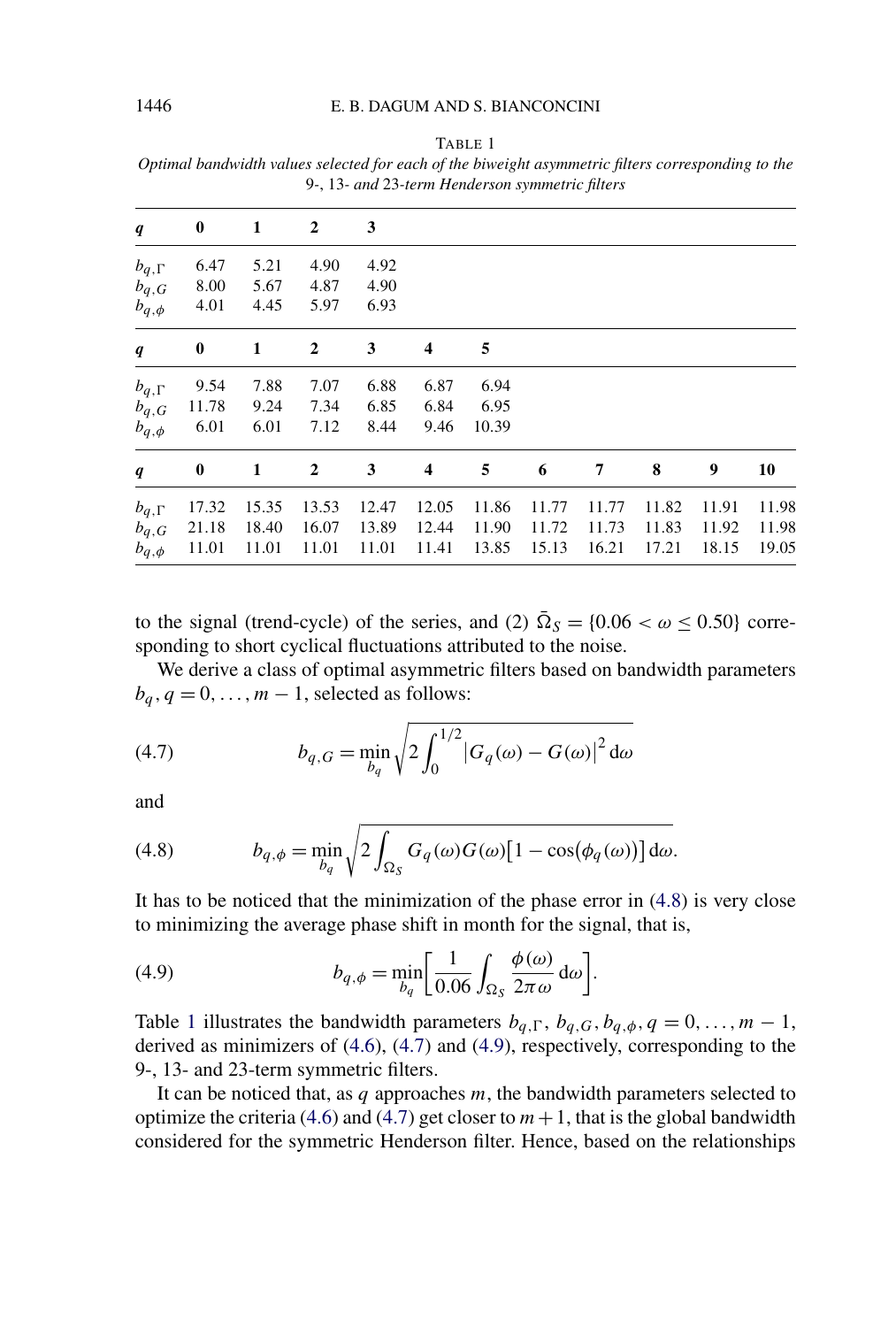<span id="page-14-0"></span>

FIG. 5. *Time path of the asymmetric filters based on*  $b_{q, \Gamma}$  (*left*),  $b_{q, G}$  (*right*) *corresponding to the* 13*-term symmetric filter*.

between truncated and untruncated discrete biweight density functions and respective discrete moments previously discussed, the asymmetric filters based on  $b_{a,\Gamma}$ and  $b_{q,G}, q = 0, \ldots, m-1$ , should be characterized by a fast convergence to the symmetric filter. This is confirmed by Figure 5 that illustrates, as an example, the time path of these filters corresponding to the 13-term symmetric one. Other filter lengths have been considered, but, for space reasons, we only show the results for the 13-term filter. However, similar conclusions can be drawn for different filter lengths.

The asymmetric filters based on  $b_{q,\Gamma}$  and  $b_{q,G}, q = 0, \ldots, m-1$ , converge very fast to the symmetric filter, particularly after the previous to the last point, with the main differences observed for the last point filters. For these latter, the different behavior is analyzed in the frequency domain in Figure 6, that shows the corresponding gain and phase shift functions. It can be noticed that, as expected, the filter whose bandwidth  $b_{0,G}$  is derived as minimizer of [\(4.7\)](#page-13-0) shows a gain function closer to that of the symmetric Henderson filter than the one based on  $b_{0,\Gamma}$ , suppressing more noise at the highest frequencies, and it reproduces very well the signal in the lower frequency band.

In terms of phase shift or time delay, the filters that behave better are the ones based on the bandwidth parameters selected to minimize the average phase shift in months over the signal domain. However, as shown in Figure [7,](#page-15-0) their time path is



FIG. 6. *Gain* (*left*) *and phase shift* (*right*) *functions for the last point asymmetric filters based on b*0*,*, *b*0*,G and b*0*,φ compared with the last point Musgrave filter*.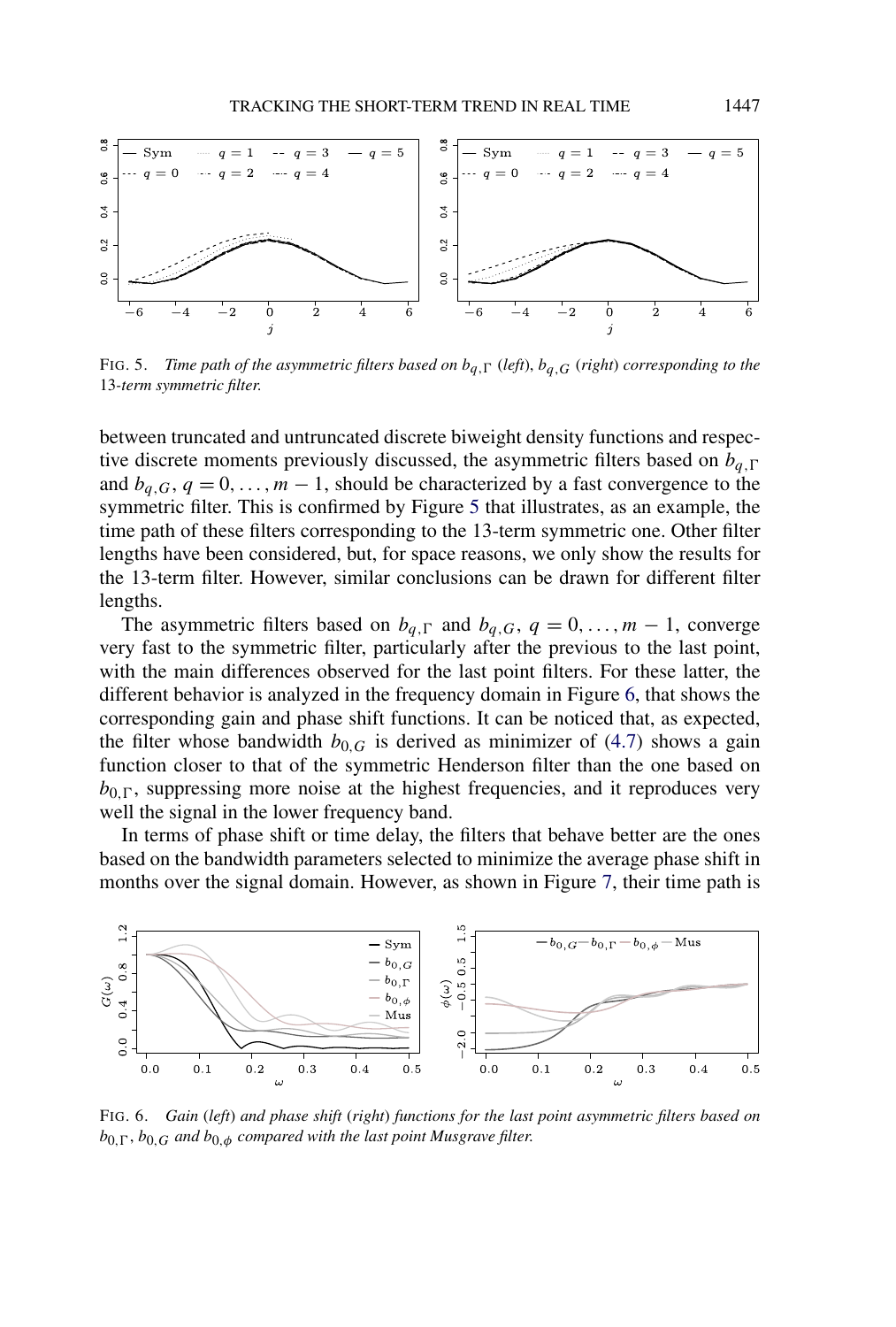<span id="page-15-0"></span>

FIG. 7. *Time path of the asymmetric filters based on bq,φ* (*left*) *and of the Musgrave asymmetric filters* (*right*) *corresponding to the* 13*-term symmetric filter*.

only very close to that of the filters derived by [Musgrave](#page-24-0) [\(1964\)](#page-24-0) up to  $q = 2$ , but there is no monotonic convergence of these asymmetric filters to their final one. This property is reflected in their phase shift function that, for the last point filter, is illustrated in Figure [6.](#page-14-0) As already said, the Musgrave filters are based on the minimization of the mean squared revision between the final estimates, obtained by the application of the symmetric filter, and the preliminary estimates, obtained by the application of an asymmetric filter, subject to the constraint that the sum of the weights is equal to one [\[Doherty](#page-24-0) [\(2001\)](#page-24-0), [Laniel](#page-24-0) [\(1985\)](#page-24-0)]. These filters have the good property of fast detection of turning points.

As we can see, both the last point Musgrave filter and the one based on  $b_{0,\phi}$  produce almost one half of the phase shift introduced by the filter based on  $b_{0,\Gamma}$  and a quarter of the one introduced by the filter based on  $b_{0,G}$  at the signal frequency band. However, the reduced phase shift produced by these two filters is compensated by larger revisions introduced in the final estimates. Indeed, as shown by the corresponding gain functions, the last point Musgrave filter and the one based on *b*0*,φ* suppress much less noise than the filters obtained through minimization of [\(4.6\)](#page-12-0) and [\(4.7\)](#page-13-0). Furthermore, the Musgrave filter has the worst performance since it introduces a large amplification of the power attributed to the trend and suppresses less noise.

**5. Application to the US economy.** We have chosen a set of leading, coincident and lagging indicators of the US economy to illustrate some of the potential gains of using these new asymmetric filters. Time series that exhibit a turning point before the economy as a whole are called leading indicators, whereas those that change direction approximately at the same time are called coincident indicators. The lagging indicators are those that usually change direction after the whole economy does. The composite indexes are typically reported in financial and trade media. The series analyzed in this study are obtained from the St. Louis Federal Reserve Bank database, the Bureau of Labor Statistics, the Conference Board and the National Bureau of Economic Research (NBER). They are all final vintages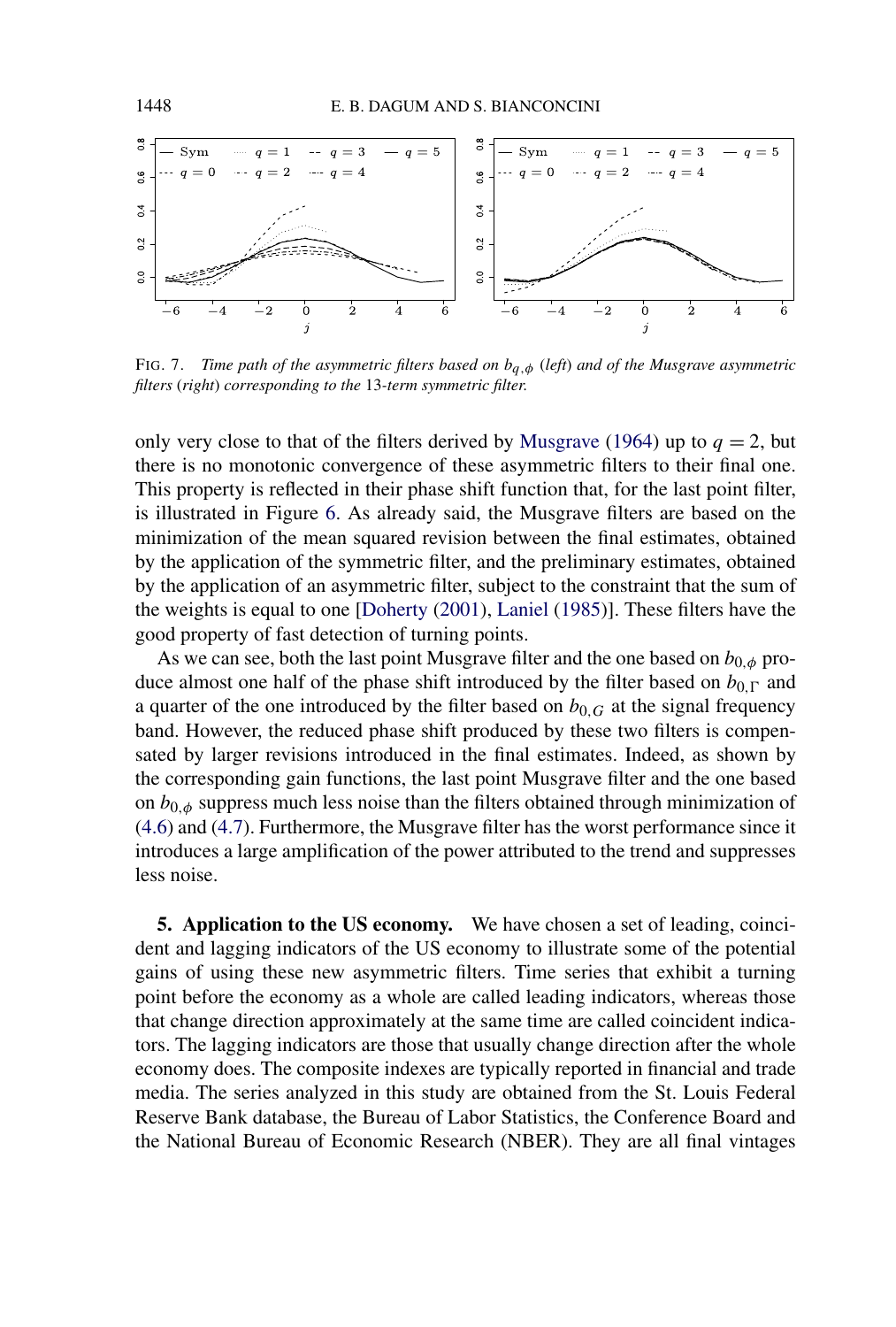data in the sense that they will no longer be revised. We have chosen the following as leading indicators:

- Composite index of ten leading indicators  $(2010 = 100).$ <sup>1</sup>
- Average weekly overtime hours, manufacturing.
- New orders for durable goods.
- New orders for nondefense capital goods.
- New private housing units authorized by building permits.
- Stock prices, S&P common stocks.
- Money supply, M2.
- Interest rate spread, 10-year treasury bonds less federal funds.
- Index of consumer expectation (University of Michigan).

We consider the following as coincident indicators:

- Composite index of four coincident indicators  $(2010 = 100)$ .
- Employees on nonagricultural payrolls.
- Personal income less transfer payments.
- Industrial production index.
- Manufacturing and trade sales.

Finally, the lagging indicators treated are as follows:

- Composite index of seven lagging indicators  $(2010 = 100)$ .
- Average duration of unemployment, weeks.
- Ratio, manufacturing and trade inventory to sale.
- Change in labor cost per unit of output, manufacturing.
- Commercial and industrial loans outstanding.

The asymmetric filters derived following the RKHS methodology versus the Musgrave filters, applied in conjunction with the symmetric Henderson filter, are evaluated as follows.

5.1. *Reduction of revision size in real time short-term trend estimates*. The reduction of revisions in real time trend-cycle estimates is very important because the estimates are preliminary and often used to assess the current stage of the economy. Statistical agencies and major users of these indicators are reluctant to large revisions because these can lead to wrong decision taking and policy making concerning the current economic situation. The series considered are all seasonally adjusted, where also trading day variations and extreme values have been removed if present. The indicators are series of different length, but the periods selected sufficiently cover the various lengths published for these series. For each series,

<sup>&</sup>lt;sup>1</sup>The index is rebased to average 100 in 2010. The history of the index is multiplied by 100 and divided by the average for the twelve months of the based year, currently 2010.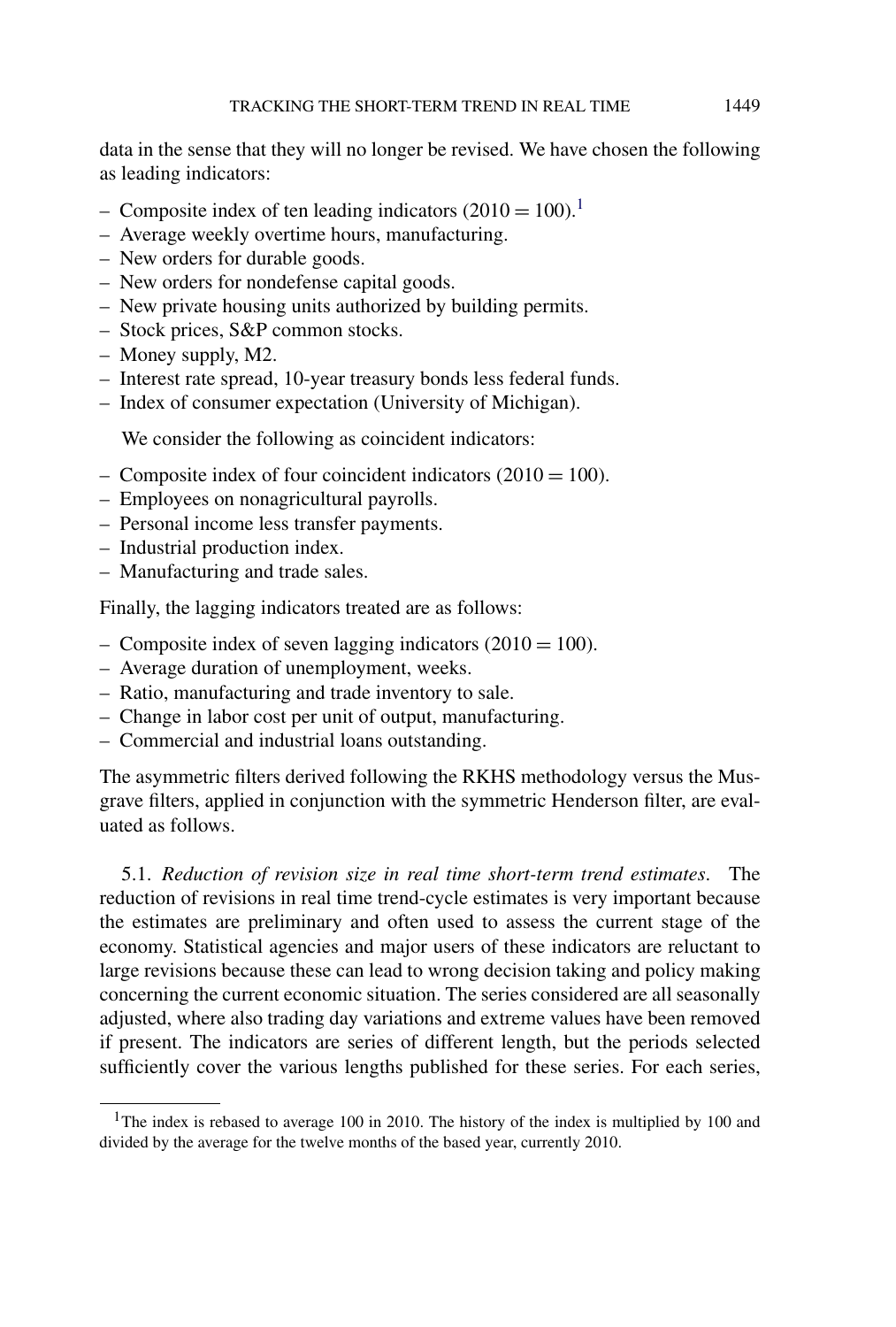## 1450 E. B. DAGUM AND S. BIANCONCINI

TABLE 2

*Ratio of the mean square percentage revision errors of the last point asymmetric filters based on b*0*,G*, *b*0*, and b*0*,φ*, *and the last point Musgrave filter*

| <b>Macro-area</b> | <b>Series</b>                                            | $b_{0,G}$<br>Mus | $b_{0,\Gamma}$<br>Mus | $b_{0,\phi}$<br>Mus |
|-------------------|----------------------------------------------------------|------------------|-----------------------|---------------------|
|                   |                                                          |                  |                       |                     |
| Leading           | Composite index of ten leading indicators                | 0.503            | 0.643                 | 0.933               |
|                   | Average weekly overtime hours: Manufacturing             | 0.492            | 0.630                 | 0.922               |
|                   | New orders for durable goods                             | 0.493            | 0.633                 | 0.931               |
|                   | New orders for nondefense capital goods                  | 0.493            | 0.633                 | 0.931               |
|                   | New private housing units authorized by building permits | 0.475            | 0.651                 | 0.927               |
|                   | S&P 500 stock price index                                | 0.454            | 0.591                 | 0.856               |
|                   | M <sub>2</sub> money stock                               | 0.508            | 0.655                 | 0.932               |
|                   | 10-year treasury constant maturity rate                  | 0.446            | 0.582                 | 0.849               |
|                   | University of Michigan: Consumer sentiment               | 0.480            | 0.621                 | 0.912               |
| Coincident        | Composite index of four coincident indicators            | 0.504            | 0.651                 | 0.931               |
|                   | All employees: total nonfarm                             | 0.517            | 0.666                 | 0.951               |
|                   | Real personal income excluding current transfer receipts | 0.484            | 0.627                 | 0.903               |
|                   | Industrial production index                              | 0.477            | 0.616                 | 0.884               |
|                   | Manufacturing and trade sales                            | 0.471            | 0.606                 | 0.869               |
| Lagging           | Composite index of seven lagging indicators              | 0.523            | 0.653                 | 0.966               |
|                   | Average (mean) duration of unemployment                  | 0.509            | 0.649                 | 0.937               |
|                   | Inventory to sales ratio                                 | 0.483            | 0.618                 | 0.894               |
|                   | Index of total labor cost per unit of output             | 0.515            | 0.663                 | 0.983               |
|                   | Commercial and industrial loans at all commercial banks  | 0.473            | 0.610                 | 0.871               |

the length of the filters is selected according to the *I/C* (noise to signal) ratio, as classically done in the X11/X12ARIMA procedure [\[Ladiray and Quenneville](#page-24-0) [\(2001\)](#page-24-0)]. In the sample, the ratio ranges from 0.20 to 1.98, hence filters of length 9 and 13 terms are applied.

The comparisons are based on the relative filter revisions between the final symmetric filter *S* and the last point asymmetric filter *A*, that is,

(5.1) 
$$
R_t = \frac{S_t - A_t}{S_t}, \qquad t = 1, ..., N.
$$

For each series and for each estimator, we calculate the ratio between the Mean Square Percentage Error (MSPE) of the revisions corresponding to the filters derived following the RKHS methodology and those corresponding to the last point Musgrave filter. For all the estimators, the results illustrated in Table 2 show that the ratio is always smaller than one, indicating that the kernel last point predictors, based on time-varying bandwidth parameters, introduce smaller revisions than the Musgrave filter. This implies that the estimates obtained by the former will be more accurate than those derived by the application of the latter. In particular, as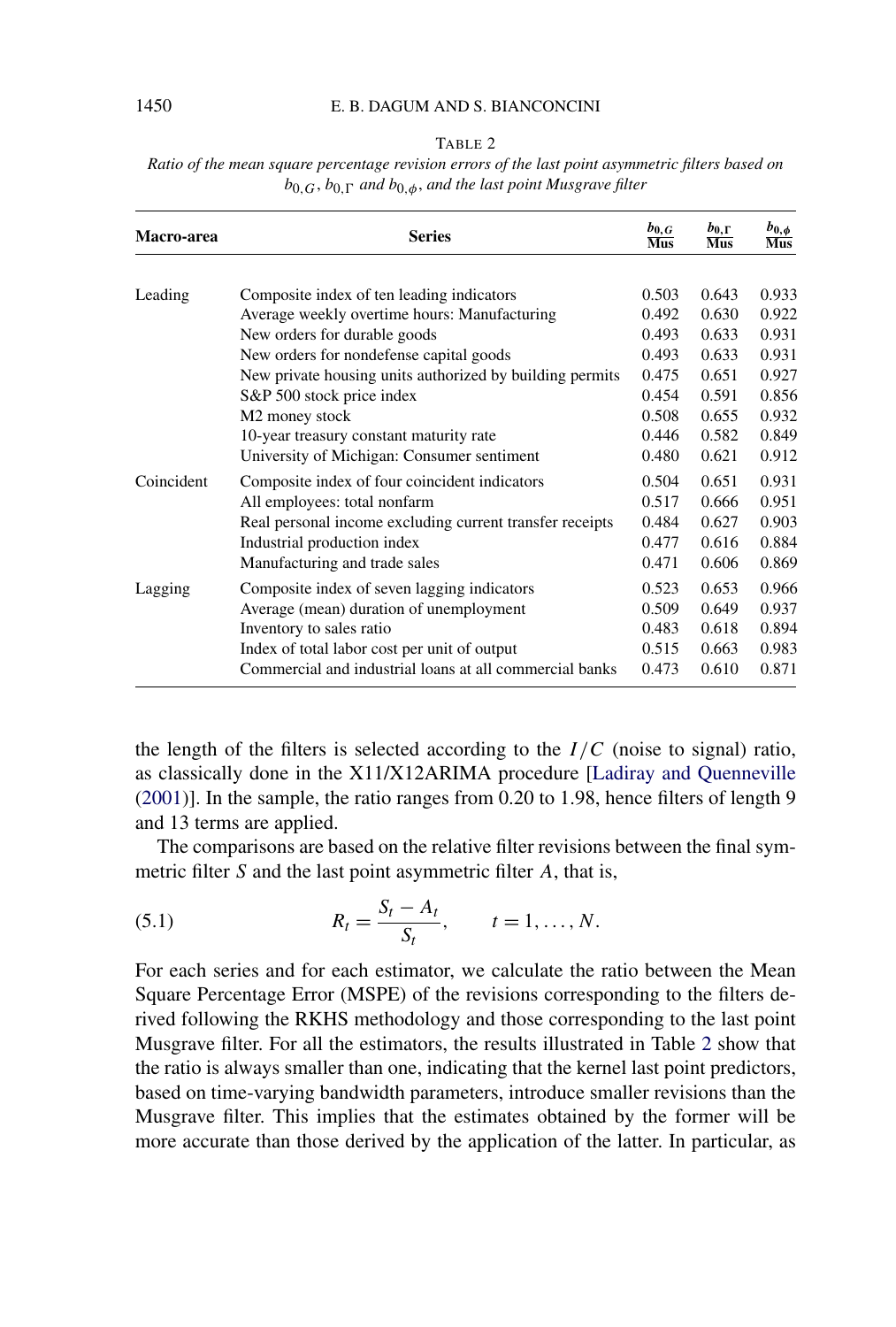expected, the best performance is shown by the filter based on the optimal bandwidth  $b_{0,G}$  derived to minimize the criterion [\(4.7\)](#page-13-0). In almost all the series its ratio with the last point Musgrave filter is less than one half and, on average, around 0.489. This implies that when applied to real data, the filter based on  $b_{0,G}$  produces a reduction of almost fifty percent of the revisions introduced in the real time trend-cycle estimates given by the Musgrave filter. The filter based on  $b_{0,\Gamma}$ , derived to minimize the size of total filter revisions as defined by [\(4.6\)](#page-12-0), also performs very well with more than thirty percent of revision reduction with respect to the Musgrave filter. In this case, the ratio is greater than the one corresponding to the filter based on  $b_{0,G}$ , but always less than 0.7 for all the series, being, on average, around 0.631. The filter whose bandwidth parameter is selected to minimize the average phase shift over the signal domain performs more similarly to the last point Musgrave filter but still shows revisions reduction, on average, around ten percent.

5.2. *Turning point detection*. It is important that the reduction of revisions in real time trend-cycle estimates is not achieved at the expense of increasing the time lag to detect the upcoming of a true turning point. A turning point is generally defined to occur at time *t* if (*downturn*)

$$
y_{t-k} \leq \cdots \leq y_{t-1} > y_t \geq y_{t+1} \geq \cdots \geq y_{t+m}
$$

or (*upturn*)

$$
y_{t-k} \geq \cdots \geq y_{t-1} < y_t \leq y_{t+1} \leq \cdots \leq y_{t+m}.
$$

Following [Zellner, Hong and Min](#page-25-0) [\(1991\)](#page-25-0), we have chosen  $k = 3$  and  $m = 1$ given the smoothness of the trend-cycle data. For each estimator, the time lag to detect the true turning point is affected by the convergence path of its asymmetric filters  $w_q$ ,  $q = 0, \ldots, m - 1$ , to the symmetric one **w**.

To determine the time lag needed by an indicator to detect a true turning point, we calculate the number of months it takes for the real time trend-cycle estimate to signal a turning point in the same position as in the final trend-cycle series. For the series analyzed in this paper, the time delays for each estimator are shown in Table [3.](#page-19-0) It can be noticed that the filters based on the bandwidth  $b_{a,\phi}$  take two months (on average) as the Musgrave filters to detect the turning point. This is due to the fact that, even if  $b_{q,\phi}$  filters are designed to be optimal in timeliness, their convergence path to the symmetric filter is slower and not monotone.

On the other hand, the filters based on  $b_{q,\Gamma}, q = 0, \ldots, m-1$ , and  $b_{q,G}, q =$ 0*,...,m* − 1, perform strongly better. In particular, whereas the former detect the turning point with an average time delay of 1.44 months, the latter takes 1.22 months.

The faster the upcoming of a turning point is detected, the faster new policies can be applied to counteract the impact of the business cycle stage. Failure to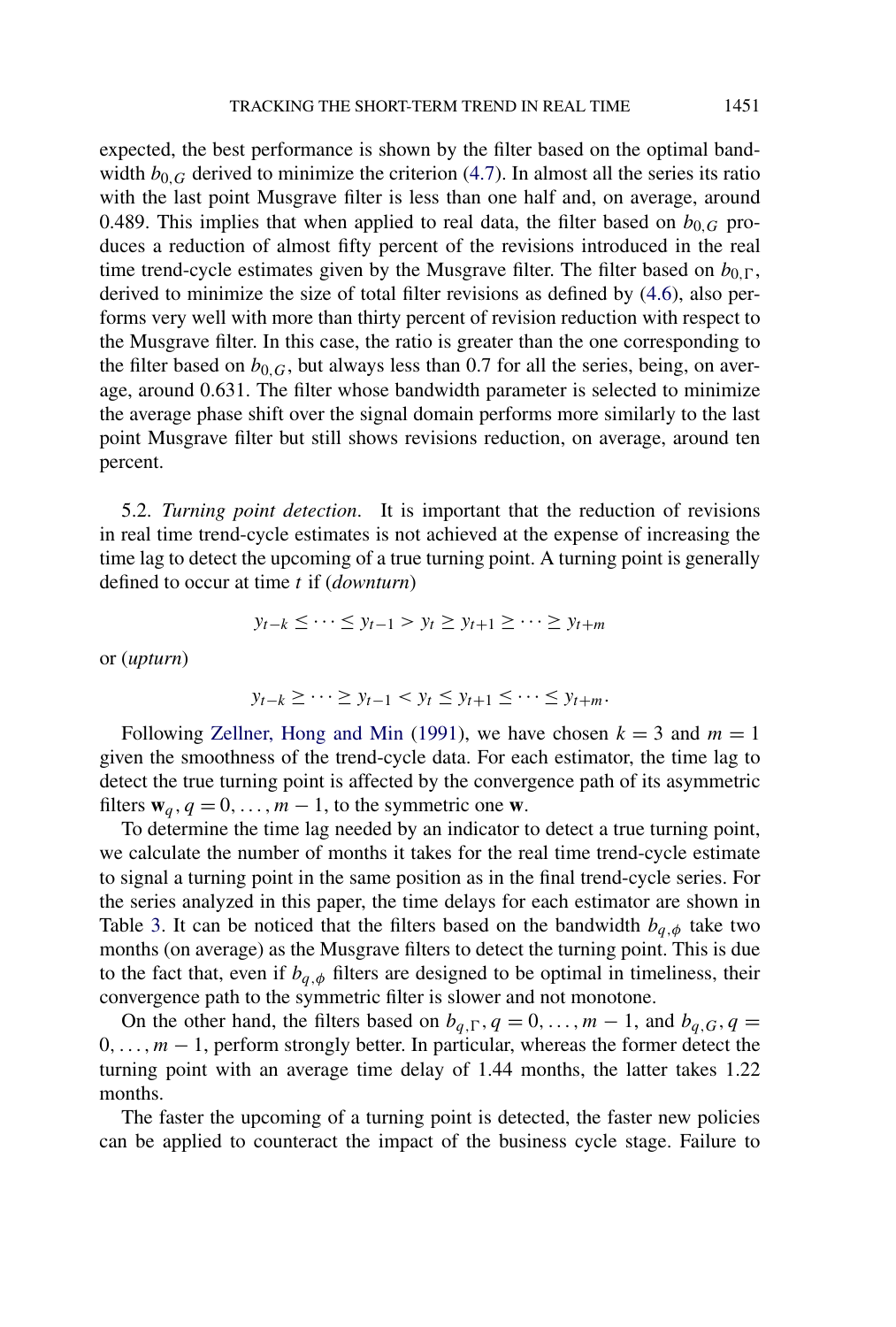## <span id="page-19-0"></span>1452 E. B. DAGUM AND S. BIANCONCINI

#### TABLE 3

*Time lag in detecting true turning points for the asymmetric filters based on*  $b_{a,G}$ ,  $b_{a,\Gamma}$  and  $b_{a,\phi}$ , *and the Musgrave filters*

|         | <b>Series</b>                                            |                |                             |                | $b_{q,G}$ $b_{q,\Gamma}$ $b_{q,\phi}$ Musgrave |
|---------|----------------------------------------------------------|----------------|-----------------------------|----------------|------------------------------------------------|
| Leading | Composite index of ten leading indicators                |                |                             | 3              | 3                                              |
|         | Average weekly overtime hours: Manufacturing             |                |                             | 1              |                                                |
|         | New orders for durable goods                             |                | $\mathcal{D}_{\mathcal{L}}$ | 3              | 2                                              |
|         | New orders for nondefense capital goods                  |                | $\mathfrak{D}$              | $\overline{c}$ | 3                                              |
|         | New private housing units authorized by building permits | 2              | 2                           | 3              | 3                                              |
|         | S&P 500 stock price index                                |                | $\mathcal{D}_{\mathcal{L}}$ | 2              | 2                                              |
|         | 10-year treasury constant maturity rate                  |                | 1                           | 1              | 2                                              |
|         | University of Michigan: Consumer sentiment               |                | 1                           | 1              |                                                |
|         | Coincident Composite index of four coincident indicators |                | 1                           | $\overline{c}$ | 2                                              |
|         | All employees: total nonfarm                             |                |                             | 1              | 2                                              |
|         | Real personal income excluding current transfer receipts | 1              |                             | 1              |                                                |
|         | Industrial production index                              |                |                             |                |                                                |
|         | Manufacturing and trade sales                            |                | $\mathcal{D}_{\mathcal{L}}$ | 3              | 3                                              |
| Lagging | Composite index of seven lagging indicators              |                | 1                           | 3              | 3                                              |
|         | Average (mean) duration of unemployment                  | 3              | 3                           | 4              | 3                                              |
|         | Inventory to sales ratio                                 |                |                             |                | 2                                              |
|         | Index of total labor cost per unit of output             | $\mathfrak{D}$ | $\mathfrak{D}$              | 3              | 2                                              |
|         | Commercial and industrial loans at all commercial banks  |                |                             |                |                                                |
|         | Average time lag in months                               | 1.22           |                             | 1.44 2.00      | 2.06                                           |

recognize the downturn in the cycle or taking a long time delay to detect it may lead to the adoption of policies to curb expansion when, in fact, a recession is already underway.

To better highlight how the proposed filters perform when applied to series that are impacted differently by the short-term trend, we look at the revision path of the corresponding estimates. In this regard, we compare the performance of the filters on the three composite indicators, namely, leading, coincident and lagging, illustrated in Figure [8](#page-20-0) for the period January 1995–December 2014. The composite index of ten leading indicators presents a deep turning point on May 2009, whereas shallow turning points are shown by the coincident and lagging composite indicators on August 2009 and May 2010, respectively.

Figure [9](#page-20-0) exhibits the behavior of the Musgrave filters (right) and of the kernel filters based on  $b_{q,G}$  in detecting the May 2009 turning point of the composite leading index. In particular, the figure shows the revision path of the last available point (May 2009) as we keep adding one observation at a time up to October 2009, when the final estimate is achieved.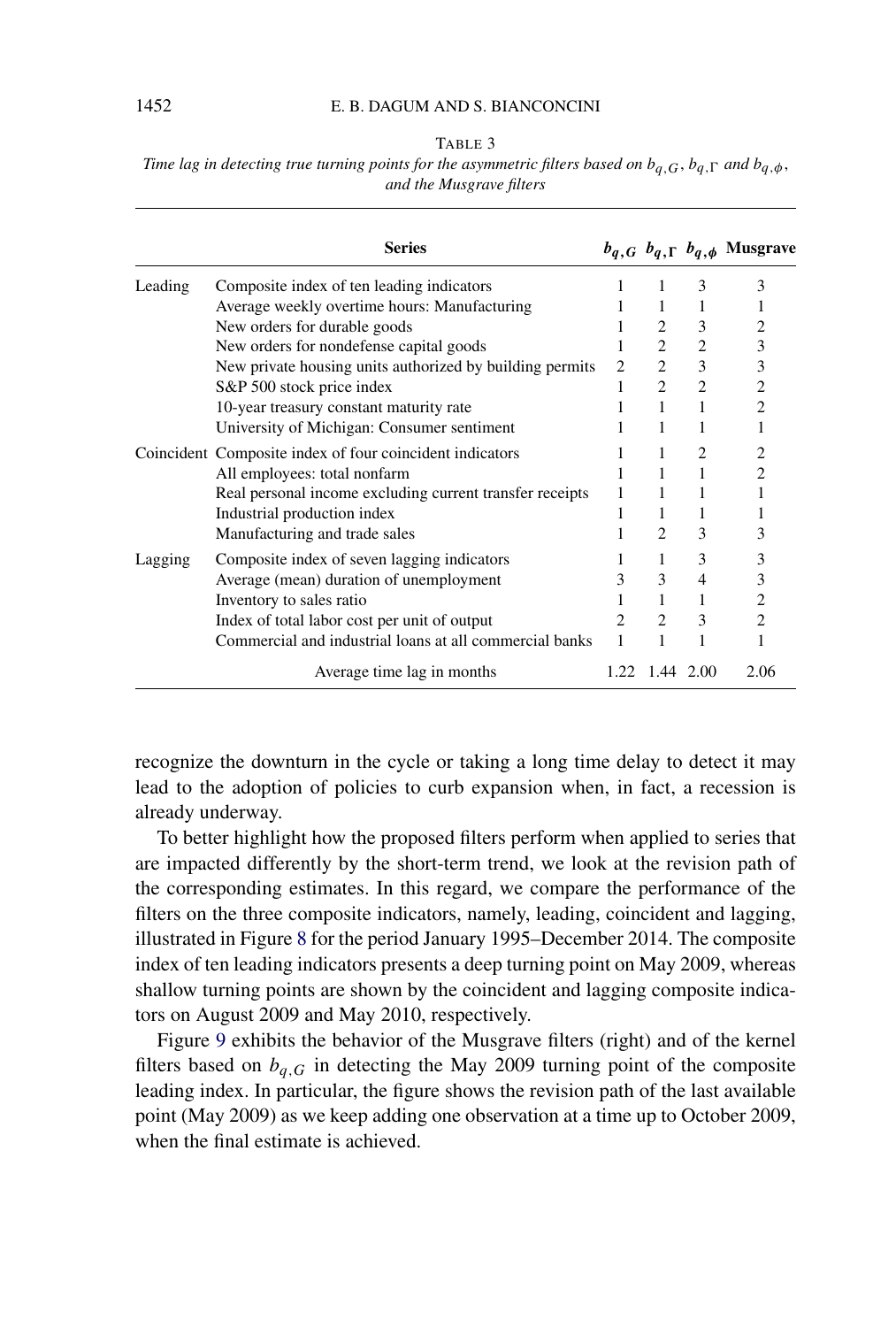<span id="page-20-0"></span>

FIG. 8. *Composite leading*, *coincident and lagging indicators of the US economy* (2010 = 100).

It can be noticed that after adding one month at the series ending at May 2009, the turning point is clearly detected by the kernel filters, whereas three months are required by the Musgrave ones.

A similar pattern is observed in Figures [10](#page-21-0) and [11](#page-21-0) that are the "porcupine" graphs for the August 2009 and May 2010 turning points of the coincident and lagging composite indicators, respectively. For both series, the kernel filters detect the turning points after one month they have occurred, whereas the Musgrave filters take two months for the former, and three months for the latter. Hence, based on our previous considerations, the filters based on local bandwidth parameters selected to minimize criterion [\(4.7\)](#page-13-0) are optimal, since they drastically reduce the total revisions by one half with respect to the Musgrave filters and, similarly, almost by one half the number of months needed to detect a true turning point.



FIG. 9. *Composite index of ten leading indicators* (2010 = 100): *revision path of the May* 2009 (*turning point*) *estimate as one observation is added at a time up to November* 2009 (*final estimate*) *using the asymmetric kernels based on bq,G* (*left*) *and Musgrave* (*right*) *filters*, *respectively*.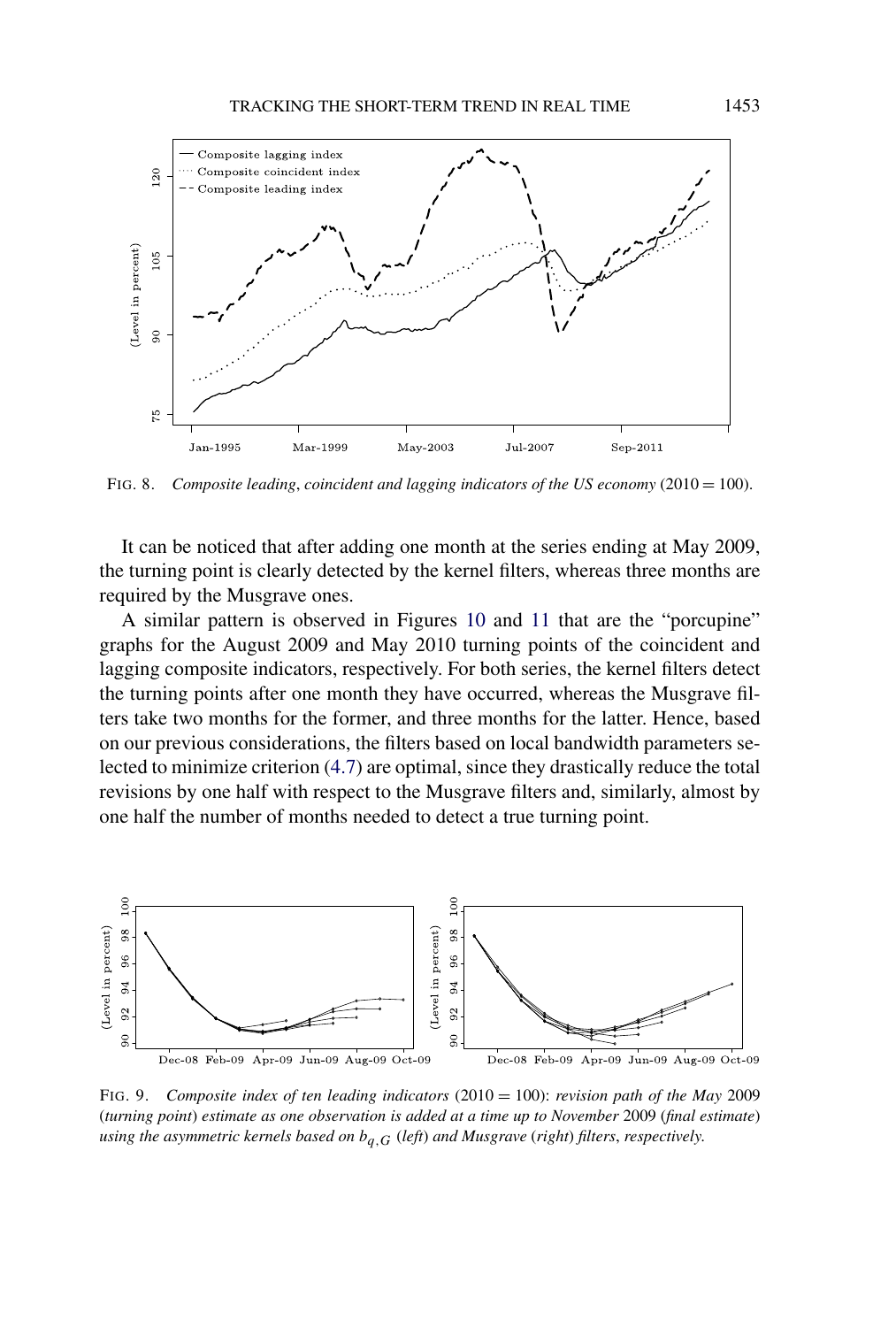<span id="page-21-0"></span>

FIG. 10. *Composite index of four coincident indicators* (2010 = 100): *revision path of the August* 2009 (*turning point*) *estimate as one observation is added at a time up to November* 2009 (*final estimate*) *using the asymmetric kernels based on bq,G* (*left*) *and Musgrave* (*right*) *filters*, *respectively*.

**6. Discussion.** This paper deals with the problem of assessing, in real time, the direction of the short-term trend with an application to some key indicators of the US economy. The linear asymmetric filters here proposed are developed using the RKHS methodology. Given the length of the RKHS asymmetric filter, its properties strongly depend on the bandwidth parameter of the asymmetric kernel function from which the filter weights are derived. Since the *m* asymmetric filters corresponding to a  $2m + 1$  symmetric filter are time varying, one for each specific point, we are here proposing local time-varying bandwidth parameters. We consider three main criteria for bandwidth selection in order to determine an optimal smoother. An optimal filter is defined as the one that minimizes revisions and time lag to detect the upcoming of a true turning point. The three main criteria of bandwidth parameter selection are minimization of the following: (1) the distance between the gain functions of asymmetric and symmetric filters, (2) the distance between the transfer functions of asymmetric and symmetric filters, and (3) the phase shift function over the domain of the signal.

We show theoretically that any of the three criteria produces asymmetric trendcycle filters to be preferred to those developed by Musgrave concerning both size of revisions and time delay to detect the upcoming of true turning points. To highlight how the proposed filters perform when applied to series that are impacted



FIG. 11. *Composite index of seven lagging indicators* (2010 = 100): *revision path of the May* 2010 (*turning point*) *estimate as one observation is added at a time up to November* 2010 (*final estimate*) *using the asymmetric kernels based on bq,G* (*left*) *and Musgrave* (*right*) *filters*, *respectively*.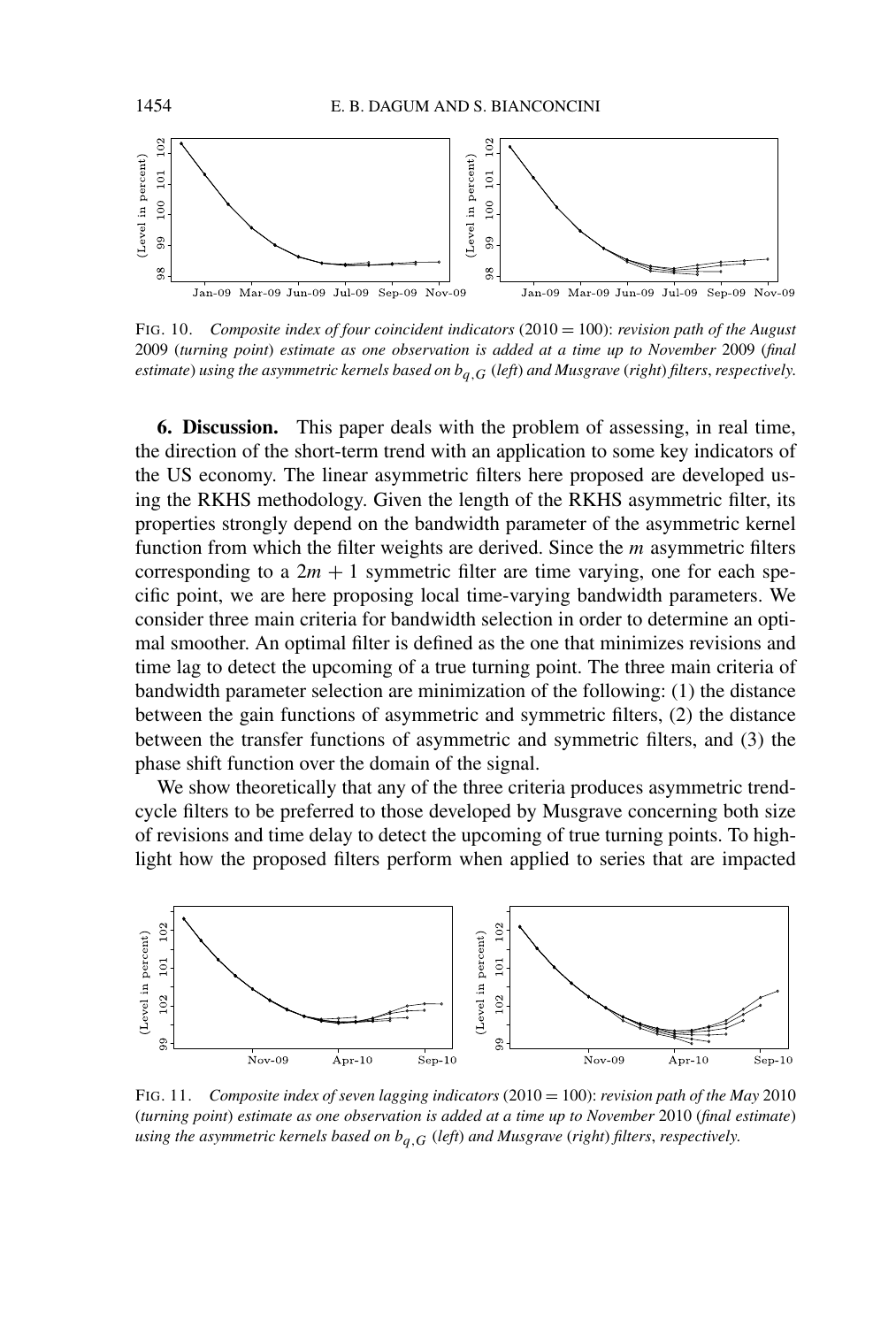<span id="page-22-0"></span>differently by the long-term trend, we look at the revision path of the corresponding estimates. In this regard, we compare the performance of the filters on three composite indicators, namely, leading, coincident and lagging. The composite index of ten leading indicators presents a deep turning point on May 2009, whereas shallow turning points are shown by the coincident and lagging composite indicators on August 2009 and May 2010, respectively. The real time trend-cycle filter calculated with the bandwidth parameter that minimizes the distance between the asymmetric and symmetric filters gain functions is to be preferred. This last point trend-cycle filter reduces around one half the size of the total revisions as well as the time delay to detect a true turning point with respect to the Musgrave filter. The new set of asymmetric kernel filters can be applied in many fields, such as economics, finance, health, hydrology, meteorology, criminology, physics, labor markets, utilities and so on, in fact, in any time series where the impact of trend plus cyclical variations is of relevance. For interested readers, the weight systems of these filters are given in the supplementary material [\[Dagum and Bianconcini](#page-24-0) [\(2015\)](#page-24-0)] for 9- and 13-term symmetric filters.

# APPENDIX: PROOF OF PROPOSITION [3.1](#page-7-0)

As shown by Dagum and Bianconcini [[\(2008\)](#page-24-0) and [\(2013\)](#page-24-0)], the symmetric filter weights are derived as follows:

$$
w_j = \frac{K_4(j/b)}{\sum_{j=-m}^{m} K_4(j/b)}, \qquad j = -m, \dots, m,
$$

where *b* is the time-invariant global bandwidth parameter (same for all  $t = m +$ 1*,...,N* − *m*) selected to ensure a symmetric filter of length 2*m* + 1. Based on [\(3.5\)](#page-7-0), we obtain that

$$
w_j = \frac{\det(\mathbf{H}_4^0[1, \mathbf{j}/\mathbf{b}]) (1/b) f_{0B}(j/b)}{\sum_{j=-m}^m \det(\mathbf{H}_4^0[1, \mathbf{j}/\mathbf{b}]) (1/b) f_{0B}(j/b)}
$$
  
= 
$$
\frac{\det(\mathbf{H}_4^0[1, \mathbf{j}/\mathbf{b}]) (1/b) f_{0B}(j/b)}{\det(\mathbf{H}_4^0[1, \sum_{j=-m}^m \mathbf{j}/\mathbf{b} (1/b) f_{0B}(j/b))}
$$
  
= 
$$
\frac{\det(\mathbf{H}_4^0[1, \mathbf{j}/\mathbf{b}]) (1/b) f_{0B}(j/b)}{\det(\mathbf{H}_4^0[1, \mathbf{S}])} = \frac{\det(\mathbf{H}_4^0[1, \mathbf{j}/\mathbf{b}]) (1/b) f_{0B}(j/b)}{\det(\mathbf{H}_s)},
$$

where  $\mathbf{H}_s = \mathbf{H}_4^0[1, \mathbf{S}]$ , with  $\mathbf{S} = [S_0^b, 0, S_2^b, 0]'$ , and  $S_r^b = 0$  for odd *r*. The expression above is exactly the same as we would obtain by solving for  $\hat{\beta}_0 = \hat{g}_t$  the system of linear equations

$$
\mathbf{H}_s\boldsymbol{\beta}=\mathbf{X}'\mathbf{F}\mathbf{y}.
$$

Indeed, setting  $\mathbf{c} = \mathbf{X}'_b \mathbf{F}_b \mathbf{y}$ , the first coordinate of the solution vector is

$$
\hat{\beta}_0 = \frac{\det(\widetilde{\mathbf{H}}_4^0[1, \mathbf{c}])}{\det(\mathbf{H}_s)} = \frac{\det(\mathbf{H}_4^0[1, \mathbf{c}])}{\det(\mathbf{H}_s)}.
$$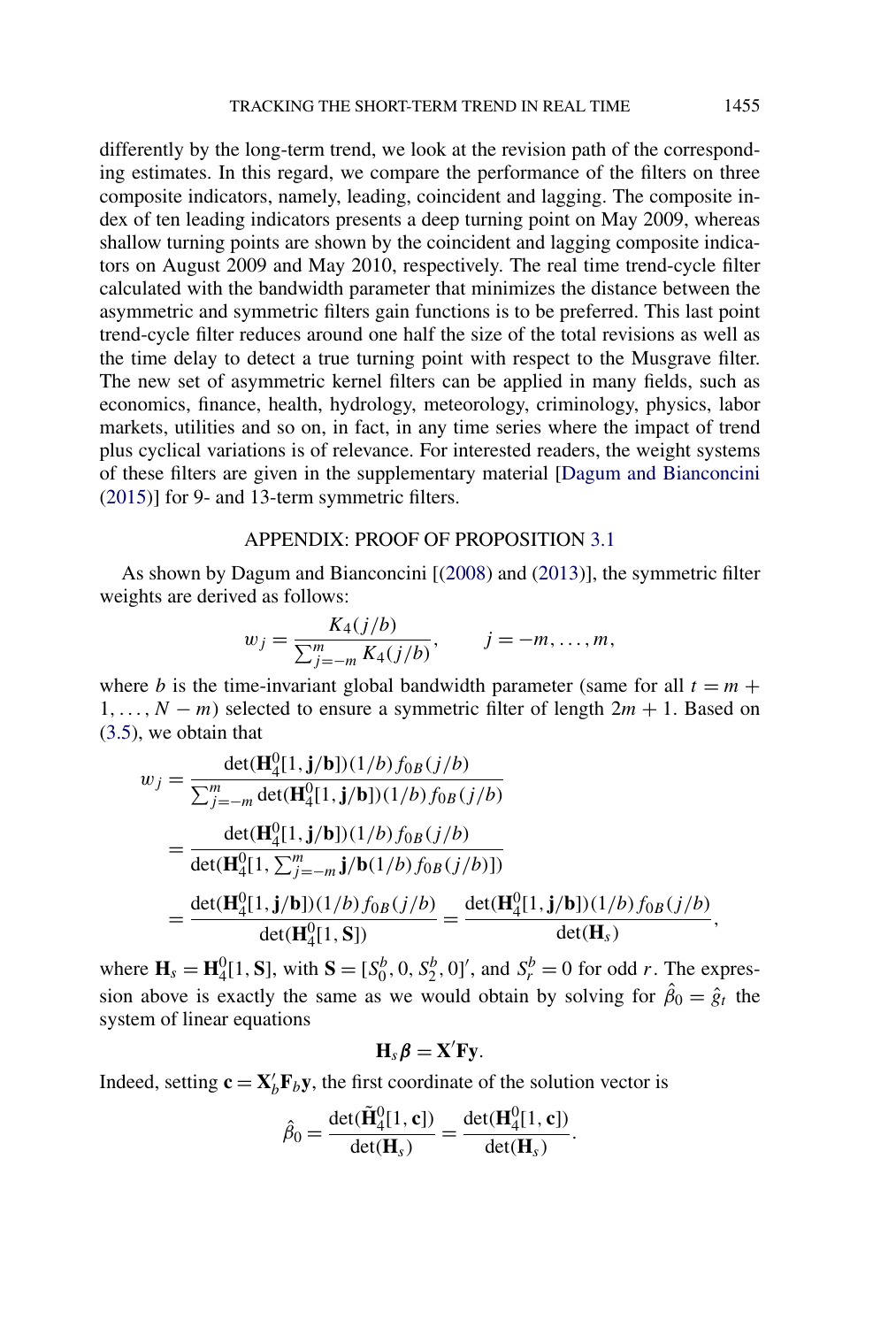Given that  $\mathbf{c} = \sum_{j=-m}^{m} (\mathbf{j}/\mathbf{b})(1/b) f_{0B}(j/b) y_{t+j}$ , it follows that *m*

$$
\det(\mathbf{H}_4^0[1, \mathbf{b}]) = \sum_{j=-m}^m \det \left(\mathbf{H}_4^0\left[1, \frac{\mathbf{j}}{\mathbf{b}}\right]\right) \frac{1}{b} f_{0B}\left(\frac{j}{b}\right) y_{t+j}
$$

and, therefore,

$$
\hat{g}_t = \sum_{j=-m}^m \frac{\det(\mathbf{H}_4^0[1, \mathbf{j}/\mathbf{b}]) (1/b) f_{0B}(j/b)}{\det(\mathbf{H}_s)} y_{t+j}.
$$

Hence,

$$
\hat{\beta}_0 = \mathbf{e}'_1 \mathbf{H}_s^{-1} \mathbf{X}'_b \mathbf{F}_b \mathbf{y},
$$

and it follows that

$$
\mathbf{w}' = \mathbf{e}'_1 \mathbf{H}_s^{-1} \mathbf{X}'_b \mathbf{F}_b.
$$

**Acknowledgments.** We are indebted to the Editor Professor Brendan Murphy for his valuable comments that helped to enrich a previous version of this manuscript. We also want to thank the Associate Editor and two referees for their insightful suggestions and comments.

# SUPPLEMENTARY MATERIAL

**Weight systems** (DOI: [10.1214/15-AOAS856SUPP;](http://dx.doi.org/10.1214/15-AOAS856SUPP) .pdf). The supplementary material contains the weight systems of our filters for 9- and 13-term symmetric filters.

### REFERENCES

- AZEVEDO, J. V. (2011). A multivariate band-pass filter for economic time series. *J*. *R*. *Stat*. *Soc*. *Ser*. *C*. *Appl*. *Stat*. **60** 1–30. [MR2758567](http://www.ams.org/mathscinet-getitem?mr=2758567)
- AZEVEDO, J. V., KOOPMAN, S. J. and RUA, A. (2006). Tracking the business cycle of the Euro area: A multivariate model-based bandpass filter. *J*. *Bus*. *Econom*. *Statist*. **81** 575–593.
- BERLINET, A. (1993). Hierarchies of higher order kernels. *Probab*. *Theory Related Fields* **94** 489– 504. [MR1201556](http://www.ams.org/mathscinet-getitem?mr=1201556)
- BERLINET, A. and THOMAS-AGNAN, C. (2004). *Reproducing Kernel Hilbert Spaces in Probability and Statistics*. Kluwer Academic, Boston, MA. [MR2239907](http://www.ams.org/mathscinet-getitem?mr=2239907)
- BIANCONCINI, S. and QUENNEVILLE, B. (2010). Real time analysis based on reproducing Kernel Henderson filters. *Estud*. *Econ*. *Aplicada*. **28** 553–574.
- CHOLETTE, P. A. (1981). Time series analysis. In *Proceedings of the Third International Conference* (*ITSM*) *Held in Houston*, *Tex*., *August* 14*–*15, 1980 (O. D. Anderson and M. R. Perryman, eds.). North-Holland, Amsterdam. [MR0636789](http://www.ams.org/mathscinet-getitem?mr=0636789)
- CHRISTIANO, L. and FITZGERALD, T. (2003). The band-pass filter. *Internat*. *Econom*. *Rev*. **44** 435– 465.

DAGUM, E. B. (1982a). Revisions of time varying seasonal filters. *J*. *Forecast*. **1** 173–187.

<span id="page-23-0"></span>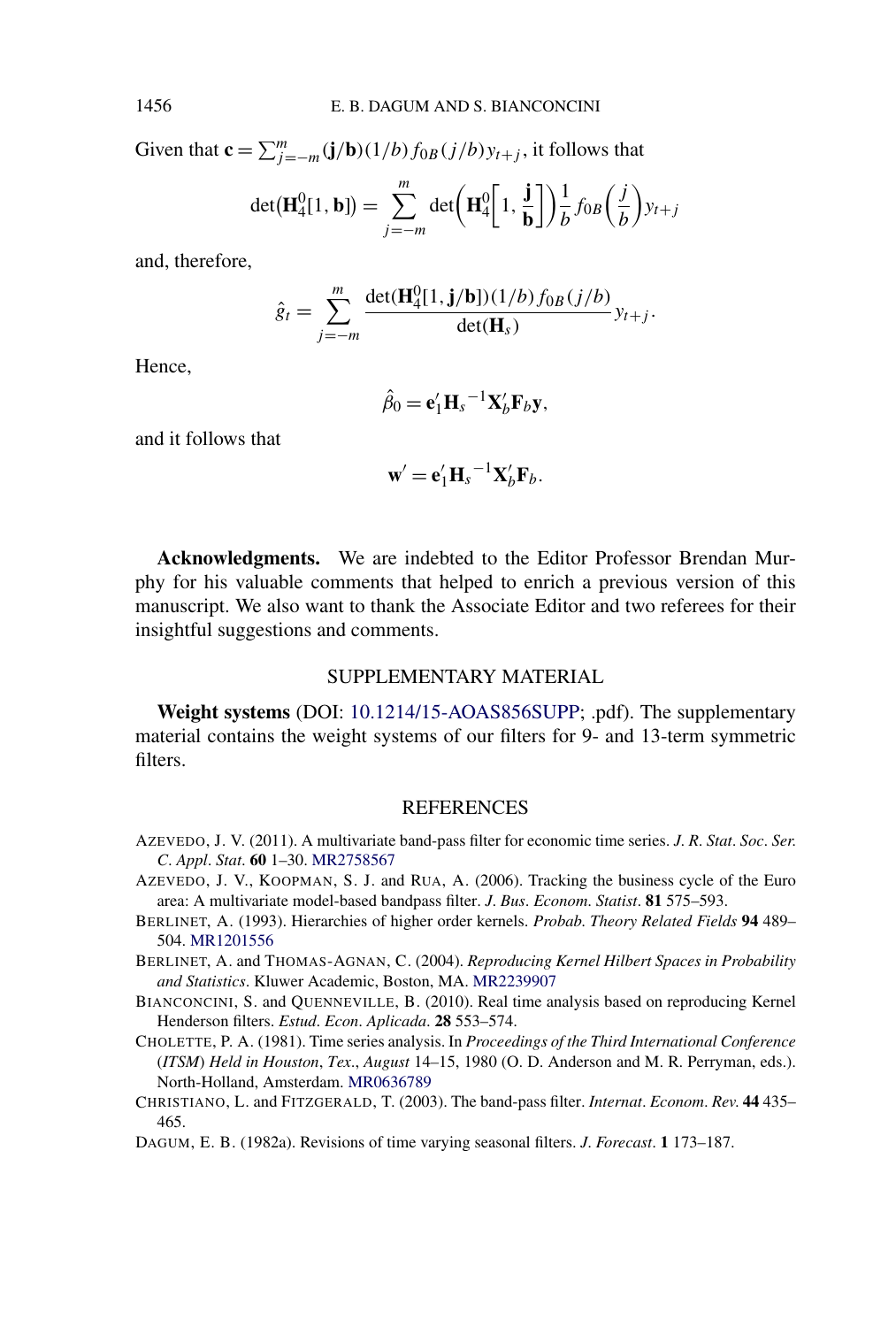- <span id="page-24-0"></span>DAGUM, E. B. (1982b). The effects of asymmetric filters on seasonal factor revisions. *J*. *Amer*. *Statist*. *Assoc*. **77** 732–738.
- DAGUM, E. B. (1996). A new method to reduce unwanted ripples and revisions in trend-cycle estimates from X11ARIMA. *Wiley Ser*. *Surv*. *Methodol*. **22** 77–83.
- DAGUM, E. B. and BIANCONCINI, S. (2008). The Henderson smoother in reproducing kernel Hilbert space. *J*. *Bus*. *Econom*. *Statist*. **26** 536–545. [MR2459350](http://www.ams.org/mathscinet-getitem?mr=2459350)
- DAGUM, E. B. and BIANCONCINI, S. (2013). A unified view of nonparametric trend-cycle predictors via reproducing kernel Hilbert spaces. *Econometric Rev*. **32** 848–867. [MR3041105](http://www.ams.org/mathscinet-getitem?mr=3041105)
- DAGUM, E. B. and BIANCONCINI, S. (2015). Supplement to "A new set of asymmetric filters for tracking the short-term trend in real time." DOI[:10.1214/15-AOAS856SUPP](http://dx.doi.org/10.1214/15-AOAS856SUPP).
- DAGUM, E. B. and LANIEL, N. (1987). Revisions of trend-cycle estimators of moving average seasonal adjustment methods. *J*. *Bus*. *Econom*. *Statist*. **5** 177–189.
- DAGUM, E. B. and LUATI, A. (2009a). A note on the statistical properties of nonparametric trend estimators by means of smoothing matrices. *J*. *Nonparametr*. *Stat*. **21** 193–205. [MR2488154](http://www.ams.org/mathscinet-getitem?mr=2488154)
- DAGUM, E. B. and LUATI, A. (2009b). A cascade linear filter to reduce revisions and false turning points for real time trend-cycle estimation. *Econometric Rev*. **28** 40–59. [MR2655618](http://www.ams.org/mathscinet-getitem?mr=2655618)
- DAGUM, E. B. and LUATI, A. (2012). Asymmetric filters for trend-cycle estimation. In *Economic Time Series* 213–230. CRC Press, Boca Raton, FL. [MR3076017](http://www.ams.org/mathscinet-getitem?mr=3076017)
- DE CARVALHO, M., RODRIGUES, P. C. and RUA, A. (2012). Tracking the US business cycle with a singular spectrum analysis. *Econom*. *Lett*. **114** 32–35.
- DE CARVALHO, M. and RUA, A. (2014). Nowcasting the US business cycle: Singular spectrum analysis at work. Working paper 16, Banco de Portugal.
- DOHERTY, M. (2001). The surrogate Henderson filters in *X*-11. *Aust*. *N*. *Z*. *J*. *Stat*. **43** 385–392. [MR1872198](http://www.ams.org/mathscinet-getitem?mr=1872198)
- FINDLEY, D. F. and MARTIN, D. E. K. (2006). Frequency domain analyses of SEATS and X-11/12-ARIMA seasonal adjustment filters for short and moderate-length time series. *J*. *Off*. *Stat*. **22** 1–34.
- GASSER, T. and MÜLLER, H.-G. (1979). Kernel estimation of regression functions. In *Smoothing Techniques for Curve Estimation* (*Proc*. *Workshop*, *Heidelberg*, 1979). *Lecture Notes in Math*. **757** 23–68. Springer, Berlin. [MR0564251](http://www.ams.org/mathscinet-getitem?mr=0564251)
- GRAY, A. and THOMSON, P. (1996). Design of moving-average trend filters using fidelity and smoothness criteria. In *Athens Conference on Applied Probability and Time Series Analysis*, *Vol*. *II* (1995) (P. M. Robinson and M. Rosenblatt, eds.). *Lecture Notes in Statist*. **115** 205–219. Springer, New York. [MR1466747](http://www.ams.org/mathscinet-getitem?mr=1466747)
- GRAY, A. G. and THOMSON, P. J. (2002). On a family of finite moving-average trend filters for the ends of series. *J*. *Forecast*. **21** 125–149.
- HENDERSON, R. (1916). Note on graduation by adjusted average. *Trans*. *Amer*. *Math*. *Soc*. **17** 43–48.
- HODRICK, R. J. and PRESCOTT, E. C. (1997). Postwar US business cycles: An empirical investigation. *J*. *Money Credit Bank*. **29** 1–16.
- KENNY, P. and DURBIN, J. (1982). Local trend estimation and seasonal adjustment of. *Economic and Social Time Series*. *J*. *Roy*. *Stat*. *Soc*. *A Stat*. **145** 1–41.
- KYUNG-JOON, C. and SCHUCANY, W. R. (1998). Nonparametric kernel regression estimation near endpoints. *J*. *Statist*. *Plann*. *Inference* **66** 289–304. [MR1614481](http://www.ams.org/mathscinet-getitem?mr=1614481)
- LADIRAY, D. and QUENNEVILLE, B. (2001). *Seasonal Adjustment with the X-*11 *Method*. Springer, New York.
- LANIEL, N. (1985). Design criteria for the 13-term Henderson end weights. Working paper, Methodogy Branch, Statistics Canada. Ottawa.
- LOADER, C. (1999). *Local Regression and Likelihood*. Springer, New York. [MR1704236](http://www.ams.org/mathscinet-getitem?mr=1704236)
- MUSGRAVE, J. (1964). A set of end weights to end all end weights. Working paper, US Census Bureau, Washington, DC.